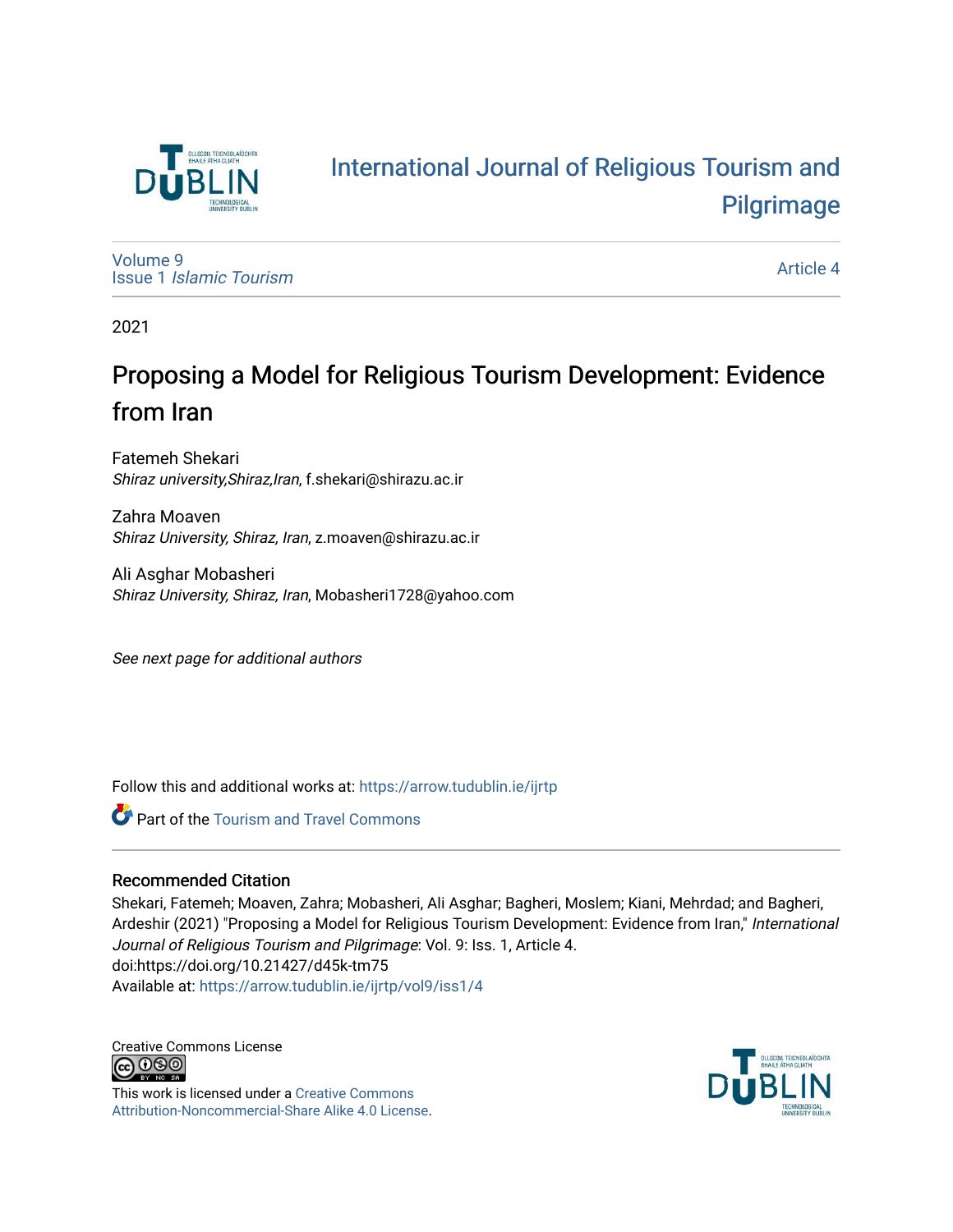# Proposing a Model for Religious Tourism Development: Evidence from Iran

## Authors

Fatemeh Shekari, Zahra Moaven, Ali Asghar Mobasheri, Moslem Bagheri, Mehrdad Kiani, and Ardeshir Bagheri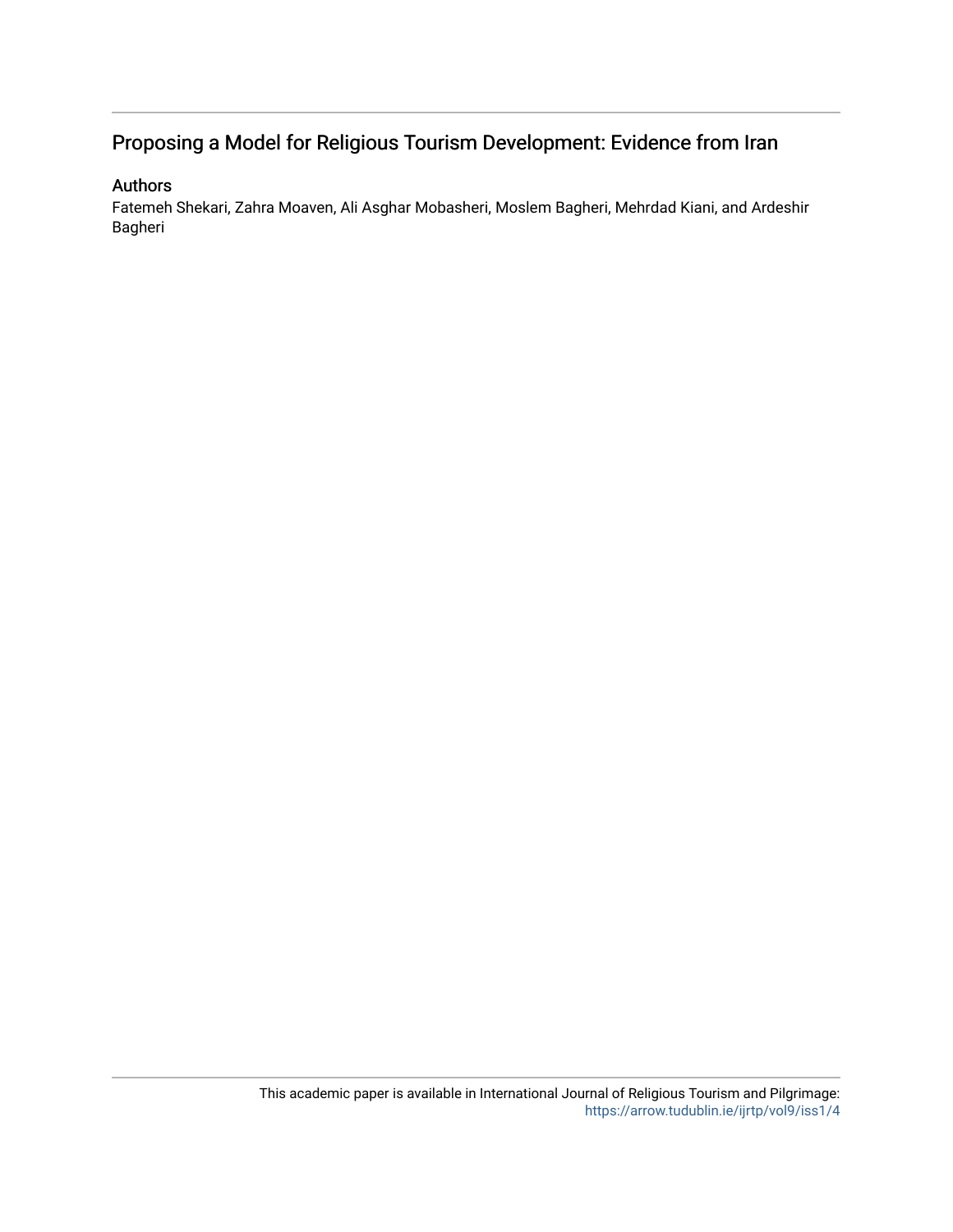# **Proposing a Model for Religious Tourism Development: Evidence from Iran**

#### **Fatemeh Shekari**

Shiraz university,Shiraz,Iran f.shekari@shirazu.ac.ir

#### **Zahra Moaven \***

Shiraz University, Shiraz, Iran Z.moaven@shirazu.ac.ir

#### **Ali Asghar Mobasheri**

Shiraz University, Shiraz, Iran Mobasheri1728@yahoo.com

#### **Moslem Bagheri**

Shiraz University, Shiraz, Iran bagherimoslem@shirazu.ac.ir

#### **Mehrdad Kiani**

Yazd University, Yazd, Iran mehrdad.kiani@stu.yazd.ac.ir

## **Ardeshir Bagheri**

Shiraz University, Shiraz, Iran ardeshir.bagheri2@gmail.com

> This study proposes a model for religious tourism as one of the most promising types of tourism worldwide, by focusing on the conditions of Iran as a potentially popular destination for religious tourism. The study relies on a mixed (qualitative and quantitative) method. The qualitative phase identifies the model dimensions and strategies. To do this, practitioners and experts were interviewed and the data collected were investigated through the thematic analysis method. This process revealed four main dimensions and 18 subsidiary strategies. In the quantitative phase, the dimensions and strategies identified were arranged in a questionnaire and through the survey method, were prioritised by experts in the Iranian tourism industry. The data analysis results, based on intuitionistic fuzzy AHP, revealed that the most important dimensions in religious tourism, as assessed by experts and practitioners in the Iranian tourism industry, were: 'marketing strategies', 'HR training and development', 'reinforcing executive management structures', and 'implementing information technology.' Finally, following a comparison of the results with those of another studies in this field, some executive and research-related suggestions are proposed.

**Key Words**: religious tourism, thematic analysis, intuitionistic fuzzy AHP, Iran

# **Introduction**

One of the extensively growing tourism types in today's world is religious tourism (some times called *spiritual tourism*) (Chantziantoniou & Dionysopoulou, 2017), which is undertaken by over 300 million tourists each year (Durán-Sánchez *et al*., 2018). This type of tourism has developed into an 18-billion US-dollar industry (Kartal *et al*., 2015), representing one of the major contributors to economic development (Muriuki *et al*., 2016). Meanwhile, religious tourism is regarded as

one of the most effective tools for comprehensive and sustainable development in societies hosting religious places (Griffin & Raj, 2017). Given this significance, many programmes and policies have been formulated to utilise religious tourism as a strategic and effective instrument contributing to economic development in destinations with a potential for religious tourism (Alodadi & Benhin, 2015).

Hosting thousands of religious places and monuments (Rahmani *et al*., 2013), Iran is a country in which diverse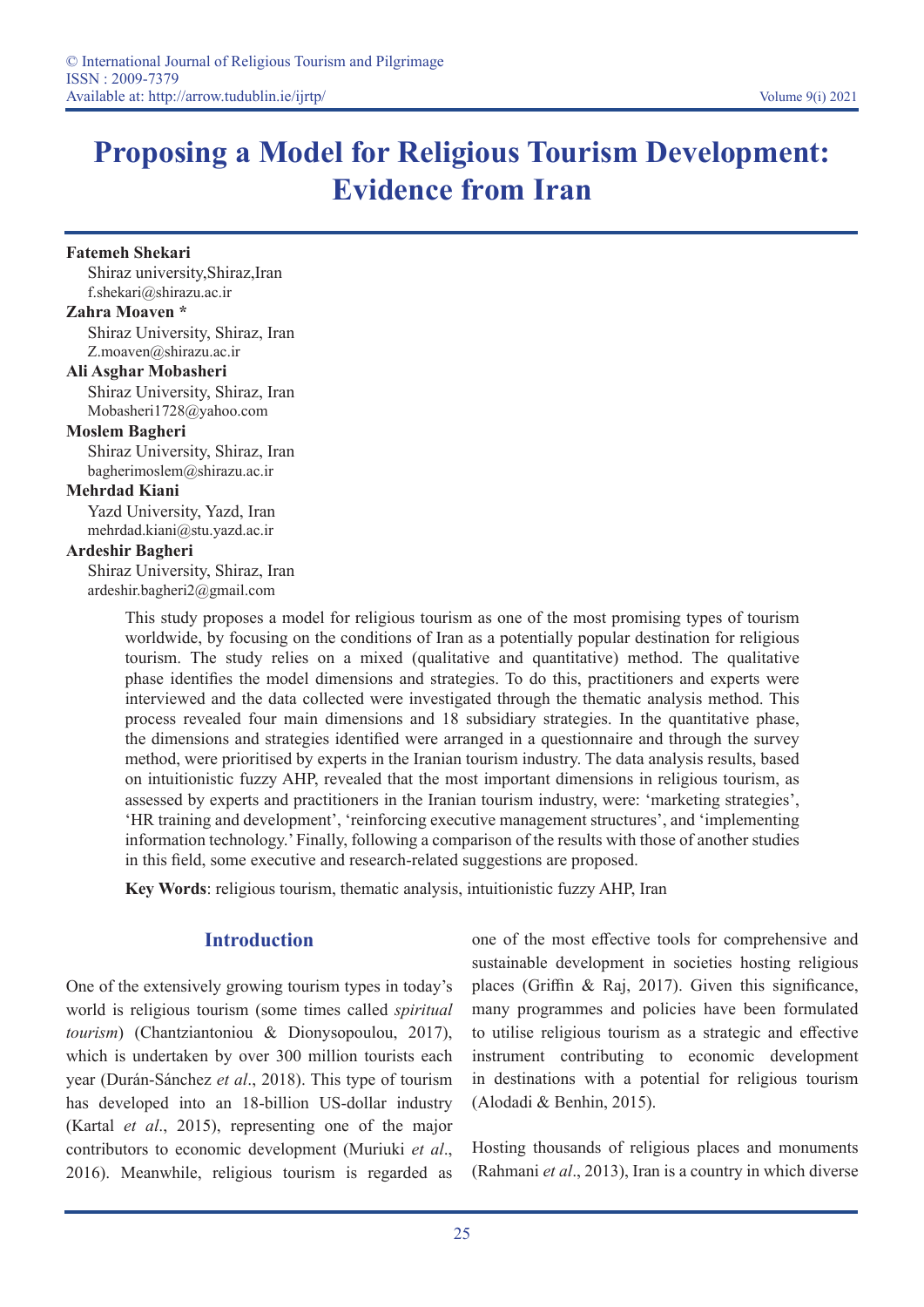religions are practiced (Christianity, Zoroastrianism, Judaism and Islam) and which enjoys great potential for tourism (Fatima *et al*., 2016) in terms of its culturalreligious status (Mahmoodi *et al*., 2015). The history of religious tourism in the country dates back to the travels of ancient Persians to the Temple of Anahita (Momeni *et al*., 2008). According to authentic historical documents, the tombs of about 33 prophets are located in Iran, including those of Daniel, Habakkuk, Qedarites, and Samuel. Furthermore, the shrine of the eighth Holy Imam of Shia believers is in Mashhad (Aghajani & Farhadifard, 2015).

Iran also hosts popular places of worship belonging to various religions, including such places as Chak-Chak (Zoroastrians' shrine in Yazd) (Mousavi *et al*., 2013), Armenian Monastic Ensembles of Iran (UNESCO World Heritage Centre, 2020), the prophet Samuel's tomb in Saveh, and Judaic sacred sites (e.g. Tomb of Esther and Mordechai); meanwhile, hundreds of religious rites and rituals take place in Iran, making the country a strong destination for attracting religious tourists (Aghajani & Farhadifard, 2015).

Yet, a review of the studies conducted in this field suggests that the few works addressing religious tourism in Iran simply explore Islamic tourism without investigating the full potential of this mode of tourism in the country (Aghajani & Farhadifard, 2015; Hataminezhad *et al*., 2016; Alipour *et al*., 2017; Mousavi *et al*., 2014; Taghvaei *et al*., 2010; Zargham Borujeni & Towhid Lu, 2012). More specifically, such studies do not propose any models to develop religious tourism in Iran. Therefore, to further expand religious tourism in the country, a novel and practical model must be constructed (Hataminezhad *et al*., 2016).

The purpose of this study is to propose a model for developing religious tourism in Iran; the study underscores the fact that one of the major stages of tourism development in a destination / region depends on well-structured plans, models and strategies (Hadiani *et al*., 2012), although such facets themselves would require sufficient and theoretically sound research (Amiri Aghdaie *et al*., 2016). In fact, successful and sustainable tourism activities, along with (non)economic profits arising from processes in this area, require innovative plans, models and strategies (Sigalat-Signes *et al*., 2019), as well as a precise and scientific outline, that could help to retain current market shares and absorb even more shares in this large market (Ziyaei, 2004). Iran can be regarded as a destination with high potential for religious tourism. Proposing an effective model represents one of the most essential and primary steps in the process of managing and developing this type of tourism.

# **Literature review**

# *Religious tourism*

Historically speaking, religions have shown strong ties with tourism (Heydari Chianeha *et al*., 2018), while gaining spiritual experiences has been one of the main motivations behind traveling and tourism (Sharply & Deborah, 2010). The association of religion and tourism has led to the formation of a new form of tourism called *religious tourism*, which refers to journeys that people make to satisfy their spiritual or religious needs (Rot *et al*., 2014). Of course, this type of tourism is based on one of the oldest and most prosperous modes of tourism worldwide (Maneenetr & Tran, 2014). Although traveling with religious motivations is a long-lasting practice, scholars see it as a new phenomenon evolving out of *pilgrimage* (Timothy *et al*., 2008). As such, demand for religious tourism is regarded as an aspect of social development, which is a necessity in modern life (Collins-Kreiner, 2010).

Religious tourism provides a type of tourism in which participants are religiously motivated (either in religion exclusively or any other elements associated with it) and are willing to visit or become engaged in spiritual activities in religious / scared places (e.g. churches, mosques, tombs, monuments of saints' descendants) (Meyer, 2004). Visitors could also participate in religious festivals, performances, and similar events (Shinde, 2018). Religious tourism is also viewed as a method for acquiring religious knowledge and spiritual awareness (Indrawati *et al*., 2016). Some see religious tourism as a new type of cultural tourism that could respond to new and emerging needs or could provide a tool for striking a balance between physical health and mental / spiritual well-being.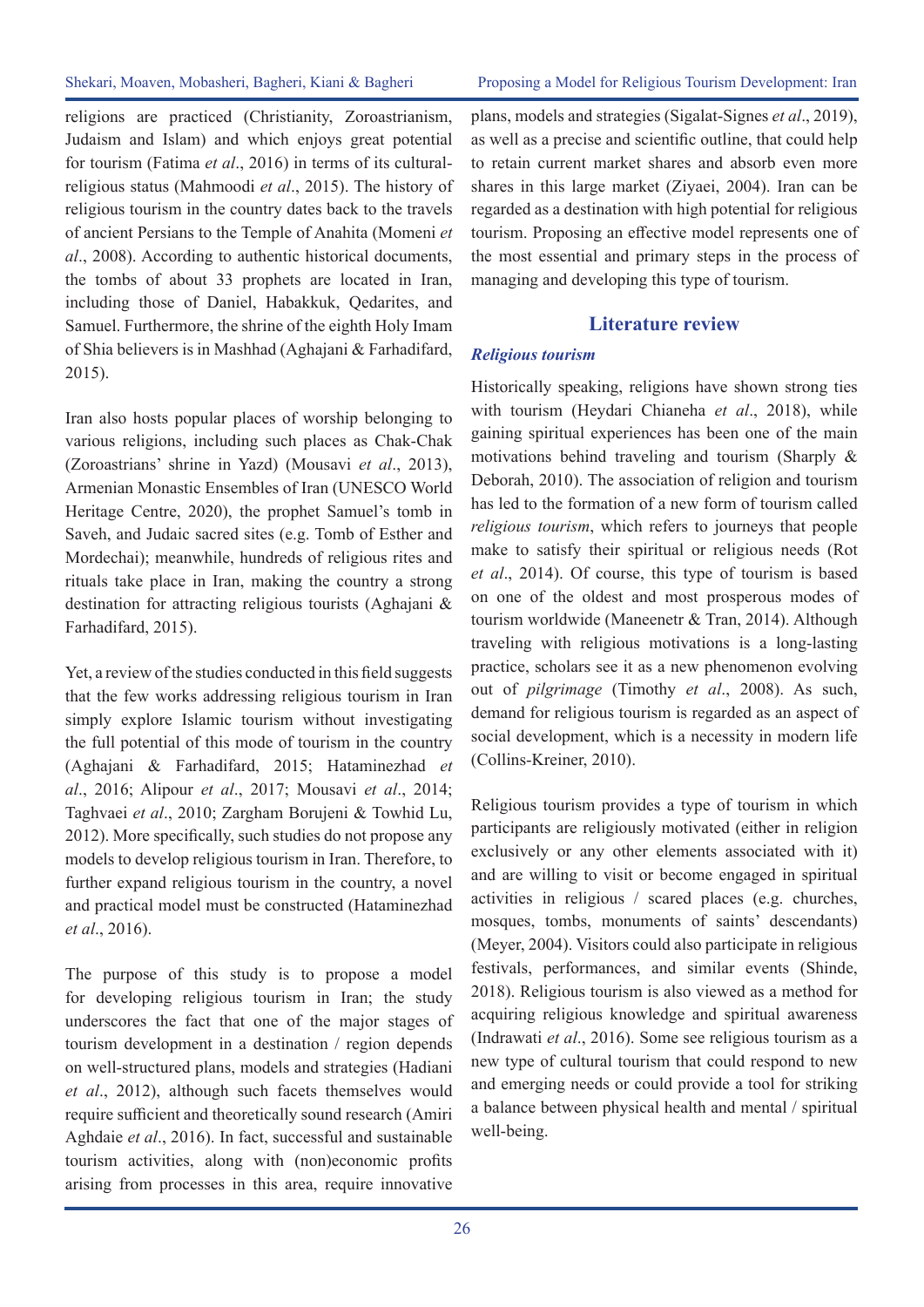It can also serve as a channel for fostering empathy / sympathy among cultures and for developing reliable and sustainable relations across different communities (Fabio *et al*., 2016). Generally speaking, religious tourism could refer to all voluntary travels for a limited period of time with religious motivations (Tkaczynski & Arli, 2018), with the purpose of visiting sacred places, participating in religious ceremonies, making a pilgrimage, or performing specific religious duties. Of course, people may engage in such travels without religious motivations, only to visit or learn about attractive religious sites / places (Kartal *et al*., 2015).

Studies concerned with religious tourism started in the 1950s, conceptualising this phenomenon through various approaches; scholars have pursued economic, anthropological, sociological, geographical, ecological, and other purposes to study and investigate religious tourism (Alvarado-Sizzo *et al*., 2017). Some have considered this type of tourism as a distinct variation, and describe it as involving journeys made by believers in religion (called *pilgrims*) with religious motivations (Indrawati *et al*., 2016). In this approach, a tourist is a person who merely tries to make use of or be inspired by the places s/he visits (Indrawati *et al*., 2016). Some others, however, view religious tourism as a sub-type of cultural tourism practiced for non-religious purposes. Other scholars regard religious tourism as a phenomenon composed of both religious and non-religious motivations (Chadha & Onkar, 2016). In such approaches, religious places are regarded as tourism places or destinations that serve multiple purposes; for instance, beyond religious tourism, they can serve tourists interested in history, culture, art and architecture (Durán-Sánchez *et al*., 2018).

The findings of studies conducted worldwide also demonstrate the high potential of this type of tourism for generating revenue and introducing social / economic developments in destinations; governments and the private sector activists, too, find religious tourism interesting, while various plans have been codified and implemented in various countries to further develop this mode of tourism (Kartal *et al*., 2015). Meanwhile, some scholars contend that in expanding religious tourism, a distinction must be made between tourists and pilgrims. The reason for this is that although people from both of these groups visit the same places and use the same

infrastructure and facilities (Jackowski & Smith, 1992), they have different motivations, attitudes and behaviours, leave different impacts on hosting communities / locales, and could inspire the formation of different markets (Naumov, 2011).

On this account, some have focused on these differences between attitudes, needs, interests and behaviors of tourists, dividing religious markets into two major parts: the first part could be called *pilgrimage tourism*, in which people normally follow religious interests, goals and attitudes in their travels, tend to stay in religious sites during their travels, and do not pay much attention to other tourism services and attractions. The second part could be called *religious tourism*, in which tourists / individuals are motivated by knowledge-based interests in their visits to religious places / sites. They seek to gain knowledge and experience, use various resources to expand their information, have attention to other tourism services / attractions, and buy other products / services (Jackowski & Smith, 1992).

Of course, scholars believe that developing religious tourism must consider both of these streams of tourism, although their differences or distinctions must be taken into account in religious tourism development plans (Naumov, 2011). Some state that today changes in pilgrims' attitudes and behaviours have reduced their differences from other tourists and suggest that this has made it possible to consolidate and develop a market including pilgrims and tourists; such changes include pilgrims and religious tourists' increased interest in other products, services and attractions, and their increased tendency to pay more for extra costs (Karta *et al*., 2015)

# **Research Method**

This study was an exploratory mixed (qualitative and quantitative) method project that followed applied purposes. The population included experts and practitioners in the Iranian tourism industry. In the qualitative phases of the study, 30 individuals were selected, based on the snowball sampling method. Primarily, experts and practitioners with at least 10 years of work experience in tourism and at least a Bachelor's Degree were identified, and then they were contacted within a three-month period for the researchers to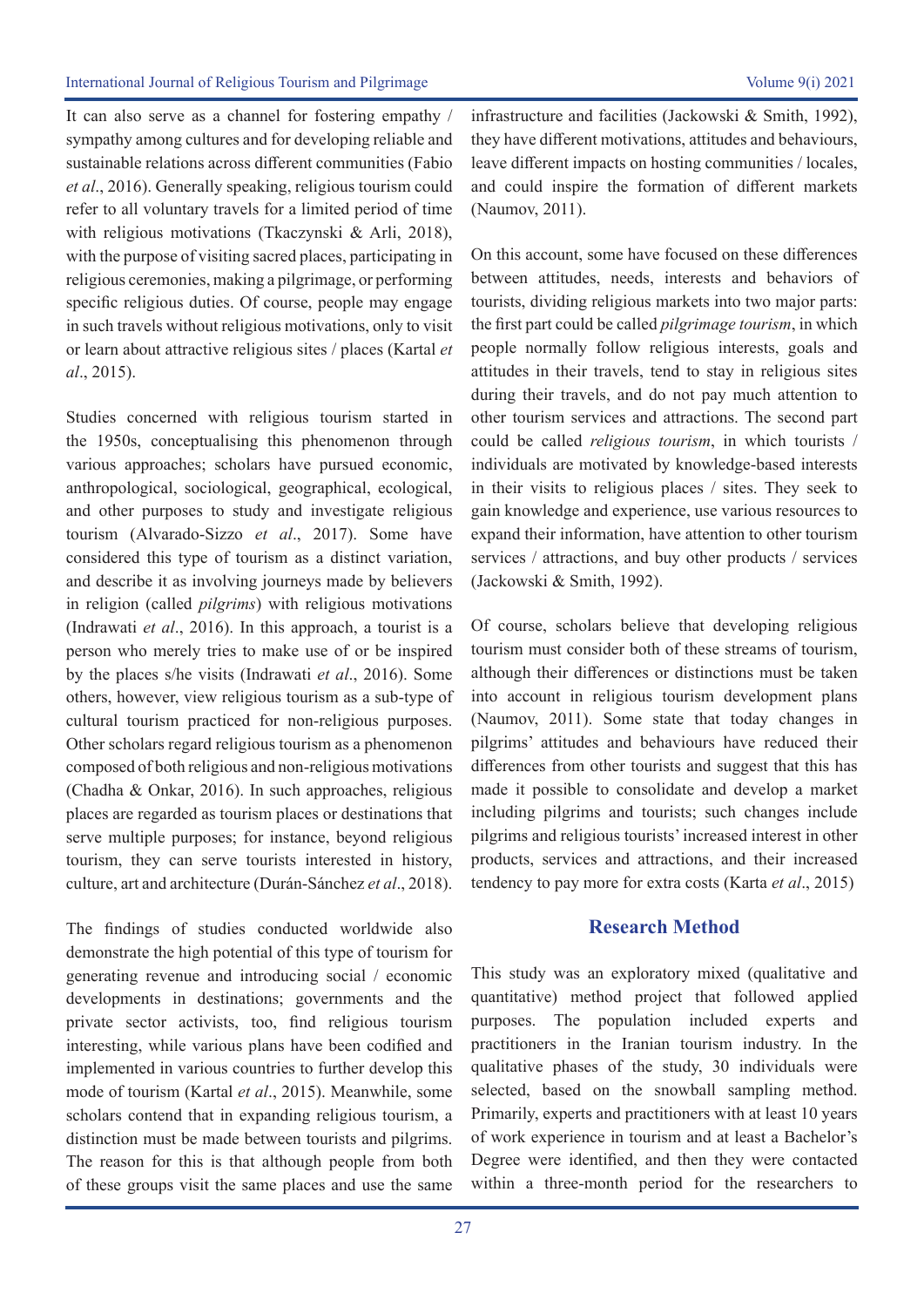conduct the interviews with them. Through the structured interviews, which took between 60 and 90 minutes, the participants were asked to analyse the current status of Iranian religious tourism while sharing strategies to help develop this type of tourism in Iran.

To keep track of the participants' opinions and capture all of the data exchanged in the interviews, the interactions were voice-recorded with the consent of the participants; after each interview was conducted, all of the data were meticulously analysed. The interview process was continued until saturation was reached. Following that, to construct the religious tourism development model, the data were scrutinised through thematic analysis. In the second phase, the dimensions and strategies falling under each dimension were identified and were arranged in the form of a questionnaire. Eight experts in the field of tourism were selected through purposive sampling method and they shared their opinions based on pairwise comparisons of the items in the questionnaire. In the quantitative phase, to prioritise the dimensions and strategies, the data collected were analysed through intuitionistic fuzzy AHP.

#### *Thematic analysis*

Thematic analysis represents one of the most frequently used methods for analysing qualitative data; it involves the process of analysing highly diverse and scattering data and converting them into rich and substantial data (Braun & Clarke, 2012); the process ultimately helps to identify internal patterns in the data (Fereday & Muir-Cochrane, 2006).

## *Intuitionistic fuzzy set*

In fuzzy set theory, proposed by Zadeh (1965), the membership degree of numbers  $\mu_A(x)$  is set in the interval [0, 1], whereas their non-membership degree is only set through the membership degree of  $1 - \mu_A(x)$ (Khadivar *et al*., 2016). Although fuzzy set theory works well in the case of controlling uncertainties arising from ambiguity or partial association with another set, the theory cannot model all modes of uncertainty in real-life situations, especially those involving insufficient information. In many circumstances (like deciding the importance of strategies for religious tourism development) where decision-makers cannot normally express their preferences due to ambiguities in information or decision-making conditions, it would be necessary to rely on multi-criteria decision-making in an intuitionistic fuzzy environment.

Atanassov (1986) introduced an extension of intuitionistic fuzzy sets that could reveal another dimension of the membership function. Intuitionistic fuzzy sets are represented by three notions: membership degree, nonmembership degree, and uncertainty degree. Such sets provide a functional tool for describing ambiguous / imprecise information and for dealing with uncertainty and ambiguity in the decision-making process (Wu & Zhang, 2010). This study drew on intuitionistic fuzzy AHP to prioritise the strategies for religious tourism development; the steps in this method, according to Wu and colleagues (2013), are as follows:

*Step 1*: Create a hierarchical structure for the problem

*Step 2*: Create a pairwise comparison matrix based on the interval-valued intuitionistic fuzzy numbers reported by the decision-makers (see Table 1), and establish an interval-valued intuitionistic fuzzy preference relation (IVIFPR) as  $\tilde{R} = (\tilde{r}_{ij})_{n \times n}$ .

| Table 1: Linguistic (verbal) values interval-valued<br>intuitionistic fuzzy numbers |                                         |  |  |  |  |  |  |  |
|-------------------------------------------------------------------------------------|-----------------------------------------|--|--|--|--|--|--|--|
| Degree of preference in<br>pairwise comparisons                                     | Interval-valued intuitionistic<br>fuzzy |  |  |  |  |  |  |  |
| Equal priority                                                                      | [0.38, 0.42], [0.22, 0.58]              |  |  |  |  |  |  |  |
| The average value                                                                   | [0.29, 0.41], [0.12, 0.58]              |  |  |  |  |  |  |  |
| Rather preferred                                                                    | [0.1, 0.43], [0.03, 0.57]               |  |  |  |  |  |  |  |
| The average value                                                                   | [0.03, 0.47], [0.03, 0.53]              |  |  |  |  |  |  |  |
| Strong preference                                                                   | [0.13, 0.53], [0.07, 0.47]              |  |  |  |  |  |  |  |
| The average value                                                                   | $[0.32, 0.62]$ , $[0.08, 0.38]$         |  |  |  |  |  |  |  |
| Very high priority                                                                  | $[0.52, 0.72]$ , $[0.08, 0.28]$         |  |  |  |  |  |  |  |
| The average value                                                                   | [0.72, 0.85], [0.05, 0.15]              |  |  |  |  |  |  |  |
| Quite strong priority                                                               | [1, 1], [0, 0]                          |  |  |  |  |  |  |  |
|                                                                                     | (Abdullah and Najib, 2014)              |  |  |  |  |  |  |  |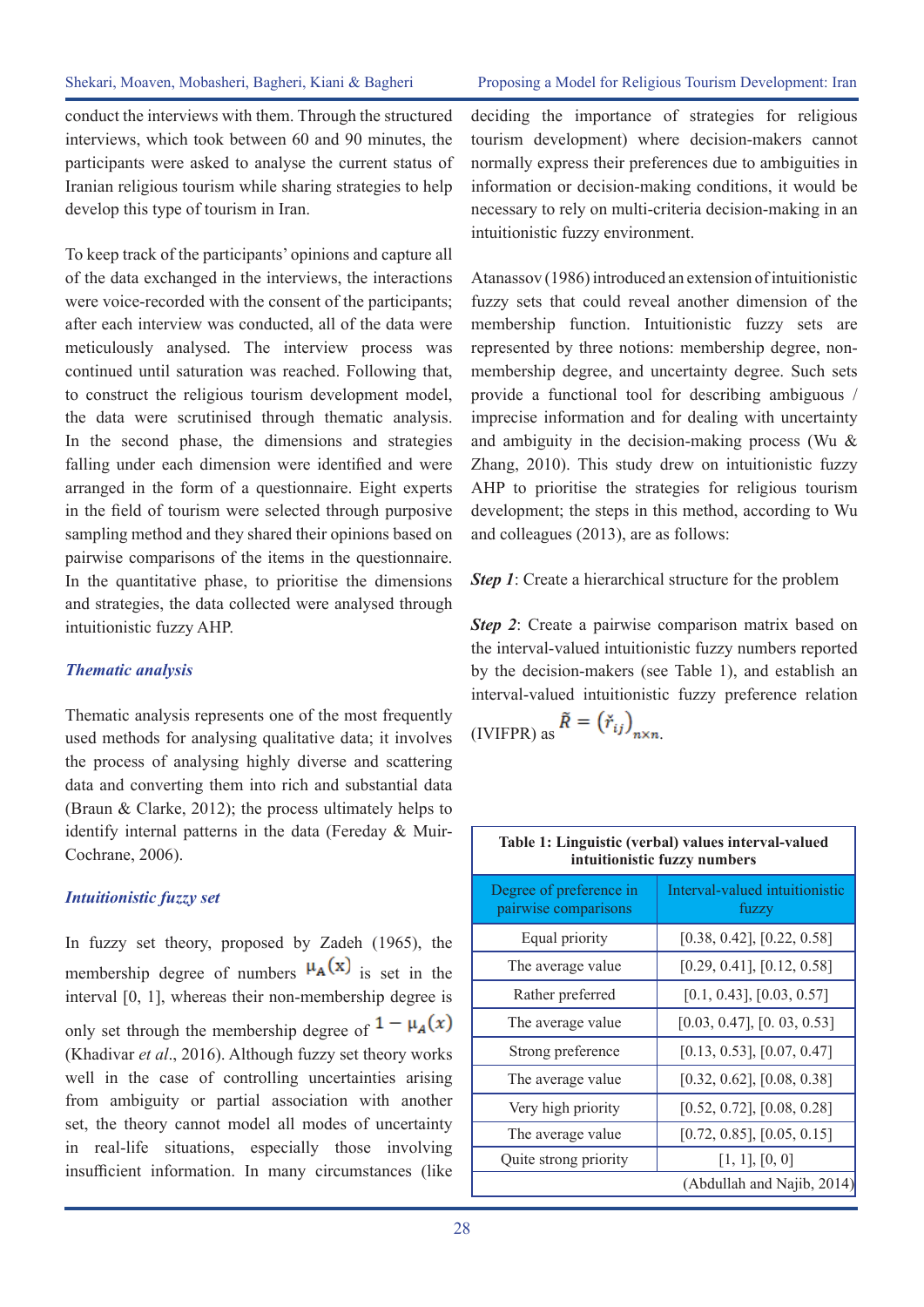*Step 3*: Aggregate the experts' opinions through equation (4), in which *k* is each expert and  $\mathbf{q}_k$  is the weight of each expert. In the present study, the weights of the experts were all considered to be equal to 0.125.

$$
r_{ij} = \left( \left[ 1 - \prod_{k=1}^{h} \left( 1 - \mu_{ijk} \right)^{qk}, 1 - \prod_{k=1}^{h} \left( 1 - \mu_{ijk}^{+} \right)^{qk} \right], \left[ \prod_{k=1}^{h} v_{ijk}^{-} \right]^{qk}, \prod_{k=1}^{h} v_{ijk}^{+} \right]^{qk}
$$
\n
$$
(4)
$$

 $j = C_1, C_2, ..., C_n$ 

**Step 4**: Calculate the score judgment matrix  $S = (S_{ij})_{n \times n}$  As the data analysis results revealed, based on the and the interval multiplicative matrix  $\tilde{A} = (\tilde{\alpha}_{ij})_{n \times n}$ ,

where 
$$
\tilde{a}_{ij} = 10^{\tilde{s}_{ij}}
$$

**Step 5:** Create the priority vector of the interval multiplicative matrix  $\tilde{A} = (\check{a}_{ij})_{n \times n}$ 

$$
\widetilde{w}_i = \frac{\sum_{j=1}^n \widetilde{\alpha}_{ij}}{\sum_{i=1}^n \sum_{j=1}^n \widetilde{\alpha}_{ij}} = \left[ \frac{\sum_{j=1}^n \widetilde{\alpha}_{ij}}{\sum_{i=1}^n \sum_{j=1}^n \widetilde{\alpha}_{ij}} \frac{\sum_{j=1}^n \widetilde{\alpha}_{ij}}{\sum_{i=1}^n \sum_{j=1}^n \widetilde{\alpha}_{ij}} \right]
$$

# **Findings**

principles and guidelines of thematic analysis, the religious tourism development model in Iran involved

|                                    |                | <b>Table 2. The Research Model</b>                                                                                                                                                                                                                             |
|------------------------------------|----------------|----------------------------------------------------------------------------------------------------------------------------------------------------------------------------------------------------------------------------------------------------------------|
| <b>Dimensions</b><br>(Main Themes) | <b>Symbol</b>  | <b>Strategies (sub-themes)</b>                                                                                                                                                                                                                                 |
|                                    | A <sub>1</sub> | Diversifying religious tourism products (concentric diversification)<br>For instance, through designing a calendar for religious events related to different<br>faiths and holding such events                                                                 |
|                                    | A2             | Diversifying religious tourism products by integrating various types (conglomerate<br>diversification)                                                                                                                                                         |
| <b>Marketing</b>                   | A <sub>3</sub> | Detecting target markets for religious tourism and conducting marketing activities to<br>influence the market (market development)                                                                                                                             |
| strategies<br>(A)                  | A <sub>4</sub> | Conducting marking activities to increase religious tourism marketing share (market<br>penetration)                                                                                                                                                            |
|                                    | A <sub>5</sub> | Using the capacities of cultural events and religious rituals of different faiths to<br>advertise Iran as a destination which hosts religious events (e.g. Arba'een Pilgrimage<br>long walks for Shia believers, Chack-Chack rituals in Yazd for Zoroastrians) |
|                                    | A6             | Collaborating with competing destinations (for instance, through mutual local<br>advertising in countries engaged in religious tourism such as Turkey, Malaysia etc.)                                                                                          |
|                                    | A7             | Establishing tourism attraction agencies in target markets                                                                                                                                                                                                     |
| Reinforcing                        | B1             | Establishing a policy-making council for religious tourism with the participation of all<br>practitioners                                                                                                                                                      |
| executive<br>management            | B2             | Enhancing the infrastructure of religious tourism (e.g. accommodations in the vicinity<br>of places of worship)                                                                                                                                                |
| structures                         | <b>B3</b>      | Facilitating the conditions for absorbing capital to develop the infrastructures                                                                                                                                                                               |
| (B)                                | <b>B4</b>      | Making it possible for the private sector to participate in planning and implementing<br>activities related to this sector                                                                                                                                     |
| <b>Applying</b>                    | C1             | Maximizing Iranian religious tourism practitioners' participation in Iranian websites<br>and social media                                                                                                                                                      |
| information<br>technology          | C <sub>2</sub> | Employing international media and networks to introduce the capacities of Iran (e.g.<br>Al Kawthar and Sahar)                                                                                                                                                  |
| (C)                                | C <sub>3</sub> | Designing and developing web-based virtual religious tours in target markets with a<br>focus on tourism to attract potential visitors                                                                                                                          |
|                                    | D <sub>1</sub> | Designing and implementing specialised management development plans                                                                                                                                                                                            |
| <b>HR</b> Training and             | D2             | Training specialised religious tour guides                                                                                                                                                                                                                     |
| developing<br>(D)                  | D <sub>3</sub> | Designing and implementing domestic / international tourist interaction training<br>courses for staff in religious places                                                                                                                                      |
|                                    | D <sub>4</sub> | Designing and implementing training courses for tour guides and agency managers                                                                                                                                                                                |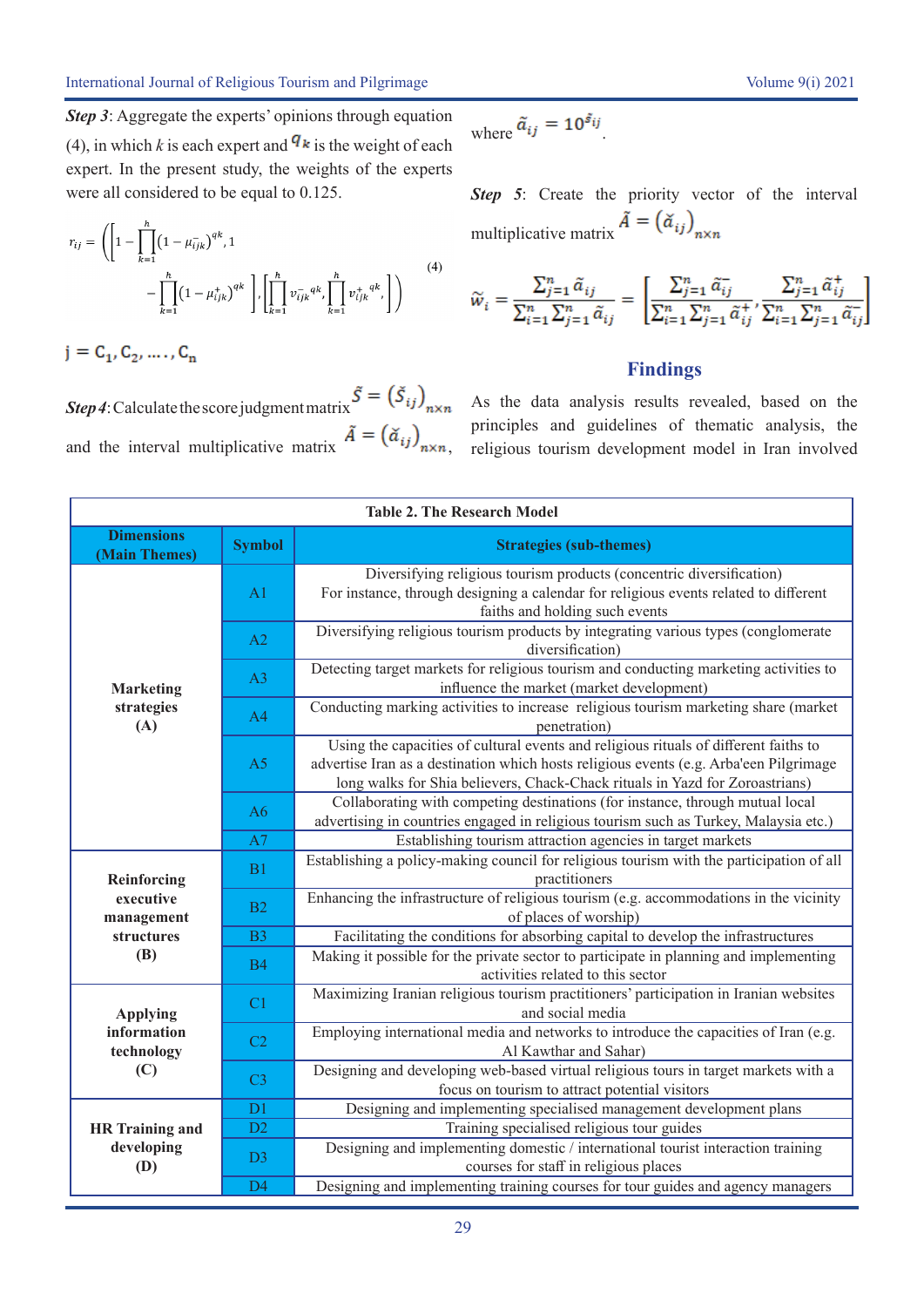|   | Table 3. Pairwise comparison matrices for the model dimensions based on the experts' opinions |                 |   |     |                 |     |                 |                |                |               |                 |                 |                |     |               |                 |                 |     |     |
|---|-----------------------------------------------------------------------------------------------|-----------------|---|-----|-----------------|-----|-----------------|----------------|----------------|---------------|-----------------|-----------------|----------------|-----|---------------|-----------------|-----------------|-----|-----|
|   |                                                                                               | <b>Expert 1</b> |   |     |                 |     | <b>Expert 2</b> |                |                |               |                 | <b>Expert 3</b> |                |     |               |                 | <b>Expert 4</b> |     |     |
|   | $\mathsf{A}$                                                                                  | B               |   | D   |                 | A   | B               | C              | D              |               | A               | B               | С              | D   |               | А               | B               |     | D   |
| A |                                                                                               | 3               | 4 | 2   | A               |     | 4               | 5              | 3              | A             |                 | 3               | 3              | 2   | $\mathsf{A}$  |                 | 7               |     | 3   |
| В | 1/3                                                                                           |                 | 2 | 1/2 | B               | 1/4 |                 | $\overline{2}$ | 1/2            | B             | 1/3             |                 |                | 1/2 | B             | 1/7             |                 | 1/3 | 1/4 |
| С | 1/4                                                                                           | 1/2             |   | 1/2 | C.              | 1/5 | 1/2             |                | 1/3            | $\mathcal{C}$ | 1/3             | 2               |                | 1/2 | $\mathcal{C}$ | 1/5             | 3               |     | 1/4 |
| D | 1/2                                                                                           | $\overline{2}$  | 2 |     | D               | 1/3 | 2               | 3              |                | D             | 1/2             | 2               | $\overline{2}$ |     | D             | 1/3             | 4               | 2   |     |
|   |                                                                                               |                 |   |     |                 |     |                 |                |                |               |                 |                 |                |     |               |                 |                 |     |     |
|   | <b>Expert 5</b>                                                                               |                 |   |     | <b>Expert 6</b> |     |                 |                |                |               | <b>Expert 7</b> |                 |                |     |               | <b>Expert 8</b> |                 |     |     |
|   | $\mathsf{A}$                                                                                  | в               | С | D   |                 | A   | В               | C              | D              |               | A               | B               | C              | D   |               | A               | B               | C   | D   |
| A |                                                                                               | 5               | 7 | 2   | A               |     | 4               | 7              | $\overline{2}$ | A             |                 | 8               | 6              | 3   | $\mathsf{A}$  |                 | 5               |     | 3   |
| B | 1/5                                                                                           |                 | 3 | 1/4 | <sub>B</sub>    | 1/4 |                 | 5              | 1/3            | <sub>B</sub>  | 1/8             |                 | 1/3            | 1/5 | B             | 1/5             |                 | 3   | 1/3 |
| С | 1/7                                                                                           | 1/3             |   | 1/6 | C               | 1/7 | 1/5             |                | 1/6            | $\mathcal{C}$ | 1/6             | 3               |                | 1/4 | $\mathcal{C}$ | 1/7             | 1/3             |     | 1/5 |
|   | 1/2                                                                                           |                 |   |     | D               | 1/2 | 3               |                |                | D             | 1/3             | 5               | 4              |     |               | 1/3             | 3               |     |     |

four dimensions (main themes) and 18 strategies (subthemes); these elements, which shape the research model, are listed in Table 2.

To weight and prioritise the dimensions and strategies, intuitionistic fuzzy AHP was employed. Table 3 shows the decision-matrix of each expert.

The numbers representing linguistic statements (Table 3) were converted into intuitionistic fuzzy numbers (based

on Table 1); the procedure for Expert 1 is presented in Table 4. The same procedure was conducted for all of the experts.

After the linguistic statements were converted into intuitionistic fuzzy numbers for each expert, their opinions were merged, based on **Equation 4** (Table 5). It must be noted that the compatibility index for all of the experts' pairwise comparisons tables was less than 0.1, which showed the compatibility of the decision matrices.

| Table 4. Converting the linguistic statements into intuitionistic fuzzy numbers for Expert 1 |                                  |                                                                    |                                              |                                      |  |  |  |  |  |  |
|----------------------------------------------------------------------------------------------|----------------------------------|--------------------------------------------------------------------|----------------------------------------------|--------------------------------------|--|--|--|--|--|--|
| <b>Dimensions</b>                                                                            | <b>Marketing</b><br>strategies   | <b>Reinforcing</b><br>executive<br>management<br><b>structures</b> | <b>Applying</b><br>information<br>technology | <b>HR</b> Training and<br>developing |  |  |  |  |  |  |
| <b>Marketing strategies</b>                                                                  | $[0.38, 0.42]$ ,<br>[0.22, 0.58] | $[0.1, 0.43]$ ,<br>[0.03, 0.57]                                    | [0.03, 0.47],<br>[0.03, 0.53]                | $[0.29, 0.41]$ ,<br>[0.12, 0.58]     |  |  |  |  |  |  |
| <b>Reinforcing executive</b>                                                                 | [0.03, 0.57],                    | $[0.38, 0.42]$ ,                                                   | $[0.29, 0.41]$ ,                             | [0.12, 0.58],                        |  |  |  |  |  |  |
| management structures                                                                        | [0.1, 0.43]                      | [0.22, 0.58]                                                       | [0.12, 0.58]                                 | [0.29, 0.41]                         |  |  |  |  |  |  |
| <b>Applying information</b>                                                                  | $[0.03, 0.53]$ ,                 | [0.12, 0.58],                                                      | [0.38, 0.42],                                | [0.12, 0.58],                        |  |  |  |  |  |  |
| technology                                                                                   | [0.03, 0.47]                     | [0.29, 0.41]                                                       | [0.22, 0.58]                                 | [0.29, 0.41]                         |  |  |  |  |  |  |
| <b>HR</b> training and                                                                       | [0.12, 0.58],                    | $[0.29, 0.41]$ ,                                                   | $[0.29, 0.41]$ ,                             | $[0.38, 0.42]$ ,                     |  |  |  |  |  |  |
| development                                                                                  | [0.29, 0.41]                     | [0.12, 0.58]                                                       | [0.12, 0.58]                                 | [0.22, 0.58]                         |  |  |  |  |  |  |

| Table 5. Aggregating the experts' opinions |                                       |                                                                    |                                                     |                                       |  |  |  |  |  |  |
|--------------------------------------------|---------------------------------------|--------------------------------------------------------------------|-----------------------------------------------------|---------------------------------------|--|--|--|--|--|--|
| <b>Dimensions</b>                          | <b>Marketing</b><br><i>strategies</i> | <b>Reinforcing</b><br>executive<br>management<br><b>structures</b> | <b>Applying</b><br><i>information</i><br>technology | <b>HR</b> training and<br>development |  |  |  |  |  |  |
| <b>Marketing strategies</b>                | $[0.38, 0.42]$ ,                      | [0.27, 0.59],                                                      | $[0.31, 0.61]$ ,                                    | $[0.20, 0.42]$ ,                      |  |  |  |  |  |  |
|                                            | [0.22, 0.58]                          | [0.04, 0.41]                                                       | [0.06, 0.39]                                        | [0.06, 0.57]                          |  |  |  |  |  |  |
| <b>Reinforcing executive</b>               | [0.05, 0.46],                         | [0.38, 0.42],                                                      | $[0.18, 0.48]$ ,                                    | [0.07, 0.55],                         |  |  |  |  |  |  |
| management structures                      | [0.12, 0.54]                          | [0.22, 0.58]                                                       | [0.08, 0.52]                                        | [0.11, 0.44]                          |  |  |  |  |  |  |
| <b>Applying information</b>                | $[0.07, 0.42]$ ,                      | [0.11, 0.51],                                                      | $[0.38, 0.42]$ ,                                    | [0.08, 0.52],                         |  |  |  |  |  |  |
| technology                                 | [0.2, 0.58]                           | [0.10, 0.49]                                                       | [0.22, 0.58]                                        | [0.18, 0.48]                          |  |  |  |  |  |  |
| <b>HR</b> training and                     | [0.08, 0.58],                         | $[0.16, 0.45]$ ,                                                   | [0.23, 0.50],                                       | $[0.38, 0.42]$ ,                      |  |  |  |  |  |  |
| development                                | [0.17, 0.42]                          | [0.06, 0.55]                                                       | [0.07, 0.50]                                        | [0.22, 0.58]                          |  |  |  |  |  |  |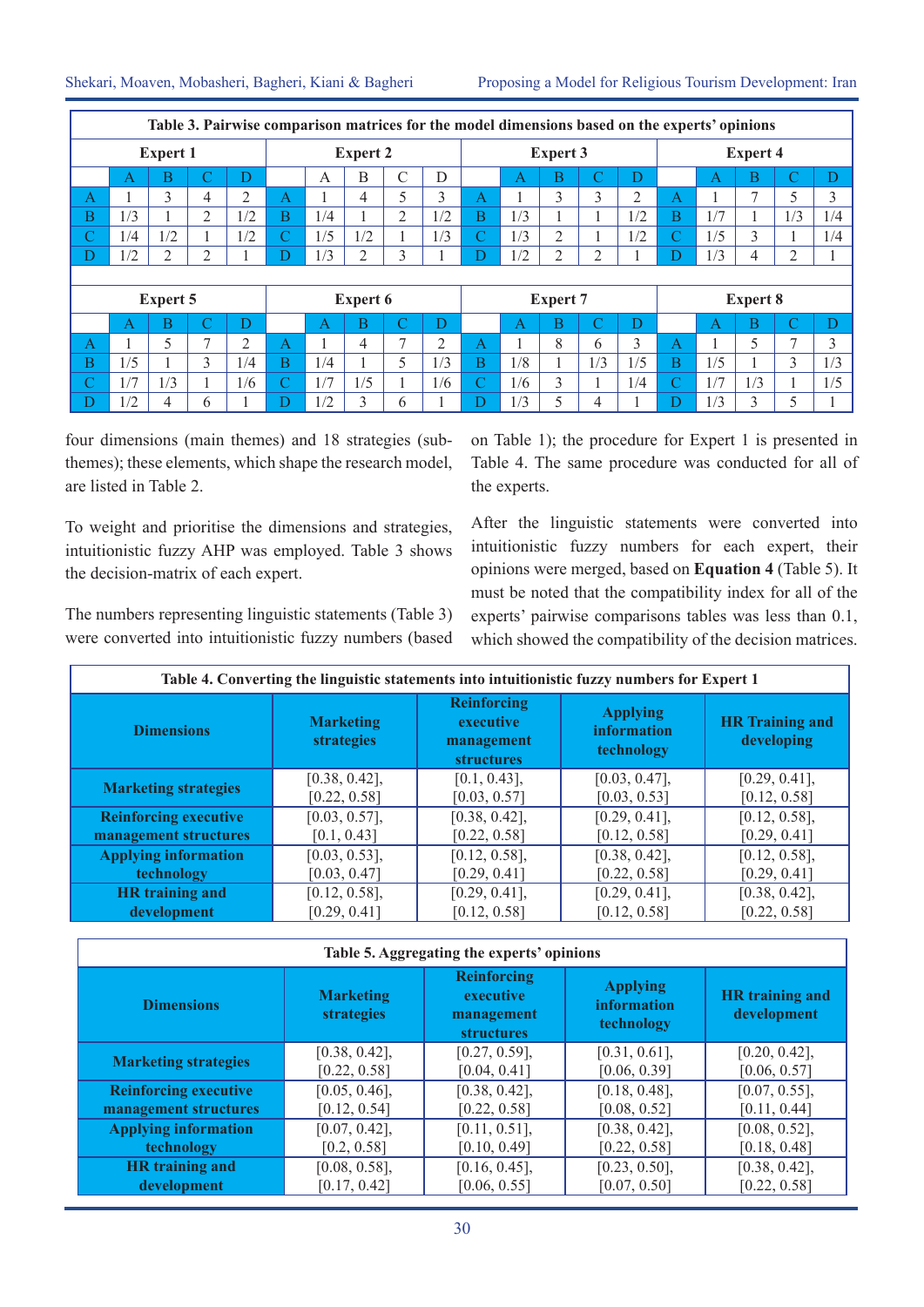| Table 6. Calculating the interval multiplicative matrix for the dimensions of religious tourism |                                |                                                                    |                                              |                                       |  |  |  |  |  |  |
|-------------------------------------------------------------------------------------------------|--------------------------------|--------------------------------------------------------------------|----------------------------------------------|---------------------------------------|--|--|--|--|--|--|
| <b>Dimensions</b>                                                                               | <b>Marketing</b><br>strategies | <b>Reinforcing</b><br>executive<br>management<br><b>structures</b> | <b>Applying</b><br>information<br>technology | <b>HR</b> training and<br>development |  |  |  |  |  |  |
| <b>Marketing strategies</b>                                                                     | [0.631, 1.585]                 | [0.725, 3.486]                                                     | [0.834, 3.528]                               | [0.422, 2.291]                        |  |  |  |  |  |  |
| <b>Reinforcing executive</b><br>management structures                                           | [0.324, 2.176]                 | [0.631, 1.585]                                                     | [0.454, 2.478]                               | [0.423, 2.746]                        |  |  |  |  |  |  |
| <b>Applying information</b><br>technology                                                       | [0.304, 1.663]                 | [0.422, 2.559]                                                     | [0.631, 1.585]                               | [0.399, 2.178]                        |  |  |  |  |  |  |
| HR training and development                                                                     | [0.453, 2.539]                 | [0.412, 2.457]                                                     | [0.533, 2.652]                               | [0.631, 1.585]                        |  |  |  |  |  |  |

| Table 7. Calculating the possibly degree matrix and the weights of religious tourism dimensions |                                       |                                                                    |                                                     |                                          |                              |                        |                               |  |  |  |  |
|-------------------------------------------------------------------------------------------------|---------------------------------------|--------------------------------------------------------------------|-----------------------------------------------------|------------------------------------------|------------------------------|------------------------|-------------------------------|--|--|--|--|
| <b>Dimensions</b>                                                                               | <b>Marketing</b><br><b>strategies</b> | <b>Reinforcing</b><br>executive<br>management<br><b>structures</b> | <b>Applying</b><br><b>information</b><br>technology | <b>HR</b> training<br>and<br>development | <b>Score of</b><br>dimension | <b>Final</b><br>weight | <b>Rank</b>                   |  |  |  |  |
| <b>Marketing strategies</b>                                                                     | 0.500                                 | 0.555                                                              | 0.586                                               | 0.547                                    | 0.797                        | 0.266                  |                               |  |  |  |  |
| <b>Reinforcing executive</b><br>management structures                                           | 0.445                                 | 0.500                                                              | 0.531                                               | 0.492                                    | 0.742                        | 0.247                  | 3                             |  |  |  |  |
| <b>Applying information</b><br>technology                                                       | 0.414                                 | 0.469                                                              | 0.500                                               | 0.460                                    | 0.711                        | 0.237                  | 4                             |  |  |  |  |
| <b>HR</b> training and<br>development                                                           | 0.453                                 | 0.508                                                              | 0.540                                               | 0.500                                    | 0.750                        | 0.250                  | $\mathfrak{D}_{\mathfrak{p}}$ |  |  |  |  |

After the score judgment matrix was computed, the interval multiplicative matrix was calculated via **Equation 5**, the results of which are reported in Table 6 for religious tourism.

In step 5, following **Equation 6**, the possibility degree matrix was created, and then **Equation 7** was used to find the score for each dimension. Finally, through dividing the score of each dimension by the total scores observed, the final weight of each dimension was derived (see Table 7 for the results). As can be seen, such dimensions as 'marketing strategies', 'HR training and development',

'reinforcing executive management structures', and 'applying information technology', were the most important factors in religious tourism development in Iran.

Similarly, the weights of the strategies related to each dimension was calculated. Tables 8-11 show the prioritisation results of the strategies falling under each dimension (viz. marketing strategies, HR training and development, reinforcing executive management structures, and applying information technology). The results are further elaborated on below.

|                | Table 8. Calculating the possibly degree matrix and the weights of "marketing strategies" |       |       |                |                |       |       |              |                        |             |  |  |  |
|----------------|-------------------------------------------------------------------------------------------|-------|-------|----------------|----------------|-------|-------|--------------|------------------------|-------------|--|--|--|
|                | $\mathbf{A1}$                                                                             | A2    | A3    | A <sub>4</sub> | A <sub>5</sub> | A6    | A7    | <b>Score</b> | <b>Final</b><br>weight | <b>Rank</b> |  |  |  |
| A1             | 0.500                                                                                     | 0.472 | 0.508 | 0.481          | 0.511          | 0.385 | 0.457 | 0.830        | 0.138                  | 5           |  |  |  |
| A2             | 0.528                                                                                     | 0.500 | 0.535 | 0.508          | 0.538          | 0.413 | 0.485 | 0.858        | 0.143                  | 3           |  |  |  |
| A3             | 0.492                                                                                     | 0.465 | 0.500 | 0.473          | 0.503          | 0.377 | 0.449 | 0.823        | 0.137                  | 6           |  |  |  |
| A <sub>4</sub> | 0.519                                                                                     | 0.492 | 0.527 | 0.500          | 0.530          | 0.404 | 0.476 | 0.850        | 0.142                  | 4           |  |  |  |
| A <sub>5</sub> | 0.489                                                                                     | 0.462 | 0.497 | 0.470          | 0.500          | 0.374 | 0.446 | 0.820        | 0.137                  | 7           |  |  |  |
| A6             | 0.615                                                                                     | 0.587 | 0.623 | 0.596          | 0.626          | 0.500 | 0.572 | 0.946        | 0.158                  | 1           |  |  |  |
| A7             | 0.543                                                                                     | 0.515 | 0.551 | 0.524          | 0.554          | 0.428 | 0.500 | 0.874        | 0.146                  | 2           |  |  |  |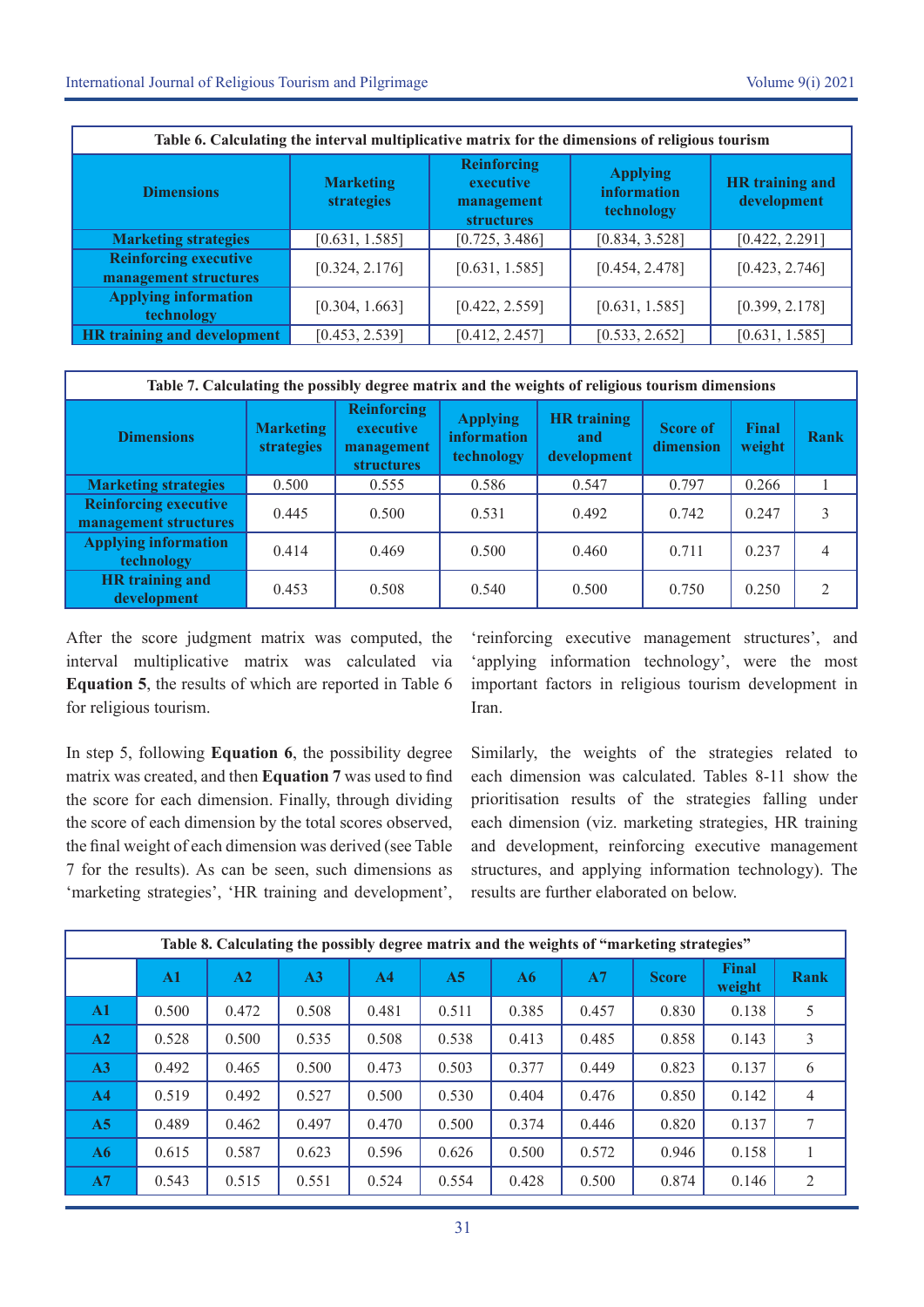Shekari, Moaven, Mobasheri, Bagheri, Kiani & Bagheri Proposing a Model for Religious Tourism Development: Iran

| Table 9. Calculating the possibly degree matrix and the weights of "reinforcing executive management structures" |       |           |           |       |              |                     |             |  |  |  |
|------------------------------------------------------------------------------------------------------------------|-------|-----------|-----------|-------|--------------|---------------------|-------------|--|--|--|
|                                                                                                                  | B1    | <b>B2</b> | <b>B3</b> | B4    | <b>Score</b> | <b>Final weight</b> | <b>Rank</b> |  |  |  |
| B1                                                                                                               | 0.500 | 0.531     | 0.548     | 0.618 | 0.799        | 0.266               |             |  |  |  |
| <b>B2</b>                                                                                                        | 0.469 | 0.500     | 0.518     | 0.587 | 0.769        | 0.256               |             |  |  |  |
| <b>B3</b>                                                                                                        | 0.452 | 0.482     | 0.500     | 0.569 | 0.751        | 0.250               |             |  |  |  |
| <b>B4</b>                                                                                                        | 0.382 | 0.413     | 0.431     | 0.500 | 0.681        | 0.227               |             |  |  |  |

| Table 10. Calculating the possibly degree matrix and the weights of "applying information technology" |       |       |       |              |                     |      |  |  |  |  |  |
|-------------------------------------------------------------------------------------------------------|-------|-------|-------|--------------|---------------------|------|--|--|--|--|--|
|                                                                                                       |       |       |       | <b>Score</b> | <b>Final weight</b> | Rank |  |  |  |  |  |
|                                                                                                       | 0.500 | 0.509 | 0.514 | 0.675        | 0.337               |      |  |  |  |  |  |
|                                                                                                       | 0.491 | 0.500 | 0.505 | 0.665        | 0.333               |      |  |  |  |  |  |
|                                                                                                       | 0.486 | 0.495 | 0.500 | 0.660        | 0.330               |      |  |  |  |  |  |

| Table 11. Calculating the possibly degree matrix and the weights of "HR training and development" |       |                |                |       |              |                     |             |  |  |  |  |
|---------------------------------------------------------------------------------------------------|-------|----------------|----------------|-------|--------------|---------------------|-------------|--|--|--|--|
|                                                                                                   |       | D <sub>2</sub> | D <sub>3</sub> | D4    | <b>Score</b> | <b>Final weight</b> | <b>Rank</b> |  |  |  |  |
| D1                                                                                                | 0.500 | 0.464          | 0.422          | 0.439 | 0.706        | 0.235               |             |  |  |  |  |
| D2                                                                                                | 0.536 | 0.500          | 0.457          | 0.474 | 0.742        | 0.247               |             |  |  |  |  |
| D <sub>3</sub>                                                                                    | 0.578 | 0.543          | 0.500          | 0.518 | 0.785        | 0.262               |             |  |  |  |  |
| D4                                                                                                | 0.561 | 0.526          | 0.482          | 0.500 | 0.767        | 0.256               |             |  |  |  |  |

# **Discussion**

This study proposed a model for religious tourism development by focusing on the current conditions in Iran; the study was motivated by the importance of religious tourism as an effective facet for introducing and representing religion, culture and history (Chantziantoniou & Dionysopoulou, 2017), and as a central factor contributing to economic development in destinations (Muriuki *et al*., 2016). The study underscored the importance of constructing models that could guide tourism activities (Sigalat-Signes *et al*., 2019). The results revealed the following dimensions involved in the Iranian religious tourism development: marketing strategies, reinforcing executive management structures, applying information technology, HR training and development. These elements are explicated below.

# *Marketing Strategies*

Given the fierce competition in today's world in terms of gaining and maintaining market share in the tourism industry, it is crucial to employ effective marketing techniques, tools, and strategies as key success factors (Kozak & Buhalis, 2019) as emphasised in tourism studies dealing with the industry (Dolnicar & Leisch, 2008; Sharma & Hazarika, 2017; Srinivasan, 2014).

Marketing and employing its techniques / tools for industrial tourism development in Iran represent important factors because tourism is inherently affected by foreign / domestic economic, social and political interactions and international relations among states; these factors seem to have been more effective in Iran following the Islamic Revolution (Seyfi & Hall, 2020). Political conflict with some countries, poor advertising and management practices (Raad, 2019), and sanctions and propaganda campaigns against Iran have created a negative and unfavourable image of the country in some target markets; such factors also seriously undermine the success and industrial tourism development in Iran (Bijami & Ahmad, 2019). As such, using marketing techniques could prove to be an effective step in passing through the challenges and barriers to reach a level of growth and development that is compatible with the potentials of religious tourism in Iran. The strategies of 'marketing' are further explained below.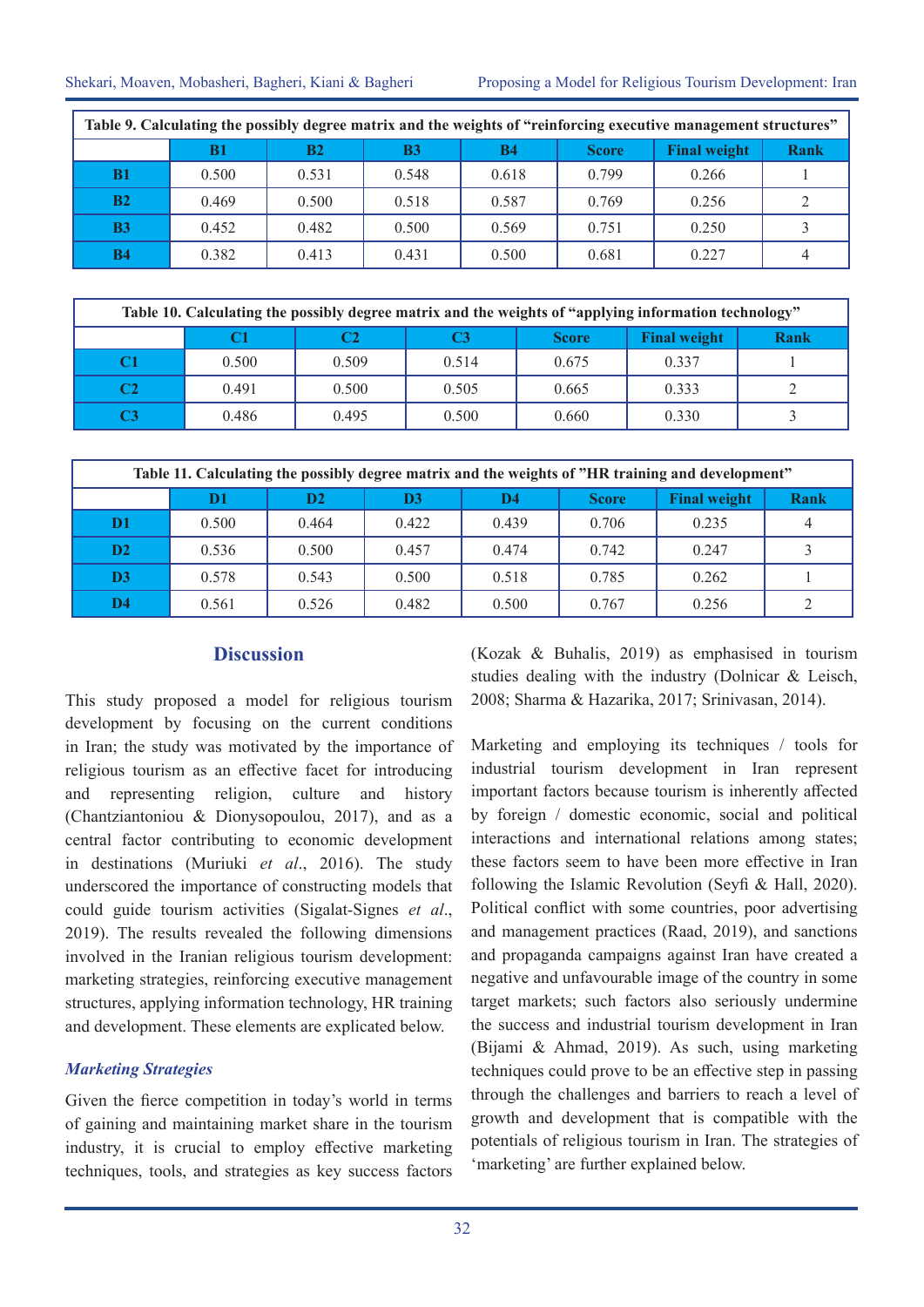- **Collaborating with competing destinations**: This strategy has been introduced in some of the literature (MC Shea, 2010; Paskaleva-Shapira, 2007). To accomplish this, national, regional and local relations and cooperation need to be established (de Araujo & Bramwell, 2002) to help expand tourism destinations, while serving as key success factors in tourism development (Kozak & Buhalis, 2019);
- **Establishing tourist attraction agencies in target markets**: Establishing such agencies in target markets could be an essential move in developing religious tourism. Such a move could help to introduce destinations, while raising awareness of, and attracting more tourists. This procedure could be accomplished by increasing innovations in products, formulating innovative marketing strategies, and facilitating the conditions for achieving competitive advantage (Weidenfeld, 2013). By enhancing the brand and positioning of the tourism destinations, it should be possible to increase the number of visitors (Zenker & Björn, 2015). Through optimisation, tourism organisations could facilitate learning conditions, reach new design techniques, and implement marketing programmes, while staying ahead of their competitors (Kozak, 2004). Such measures increase target tourists' awareness and knowledge of destinations (Kozak & Buhalis, 2019);
- **Diversifying religious tourism products by integrating various types** (conglomerate diversification): Others studies highlight product diversification as a factor for increasing competitiveness and sustainability in tourism destinations (Benur & Bramwell, 2015), synergy between tourism products (Farmaki, 2012), and an effective strategy for increasing the number of tourists and encouraging them to re-visit destinations (Moraru, 2011);
- **Conducting marking activities to increase religious tourism marketing share** (market penetration): The significance of this strategy as a tourism development solution has also been pointed out in various studies in the literature (Aziri & Nedelea, 2013; Miranda Lopez *et al*., 2013);
- **Diversifying religious tourism products** (concentric diversification): This strategy is accomplished by devising a calendar reporting religious events of different faiths and by holding religious ceremonies for each event. Studies dealing with religious tourism also suggest that holding cultural-religious ceremonies, in the form of religious festivals and carnivals, could help develop this type of tourism (Rahmani *et al*., 2013);
- **Identifying target markets and conducting marketing activities to influence the market** (market development): The importance of this strategy is expressed studies in the literature, as it is considered to be an innovative solution for marketing (Gardiner & Scott, 2018);
- **Using the capacities of cultural events and religious rituals of different faiths to advertise Iran as a destination hosting religious events** (e.g. Arba'een Pilgrimage long walks for Shia believers, Chack-Chack rituals in Yazd for Zoroastrians): This factor has been introduced as one of the major elements in religious tourism (Vukonic, 1996), and could contribute to the development of new and considerable (or better said *complementary*) products through cultural-religious events (Graham & Murray, 1997).

## *HR training and development*

HR training and development represents one of the key success factors in tourism, and its importance has been underscored in the literature (Baum, 2007; Baum, 2016; Nzonzo & Chipfuva, 2013). The reason for this is that inspiring and developing positive attitudes, appropriate conduct, and other staff competencies in this sector could be achieved only through implementing precisely designed training programmes (Baum & Kokkranikal, 2003). Below, each of the strategies related to 'HR training and development' is explained in order of priority.

**Designing and implementing domestic / international training courses** on how to interact with tourists for staff in religious places: In religious tourism, which tries to attract a wide spectrum of people with different religious and cultural motivations (Chadha & Onkar, 2016; Durán-Sánchez *et al*.,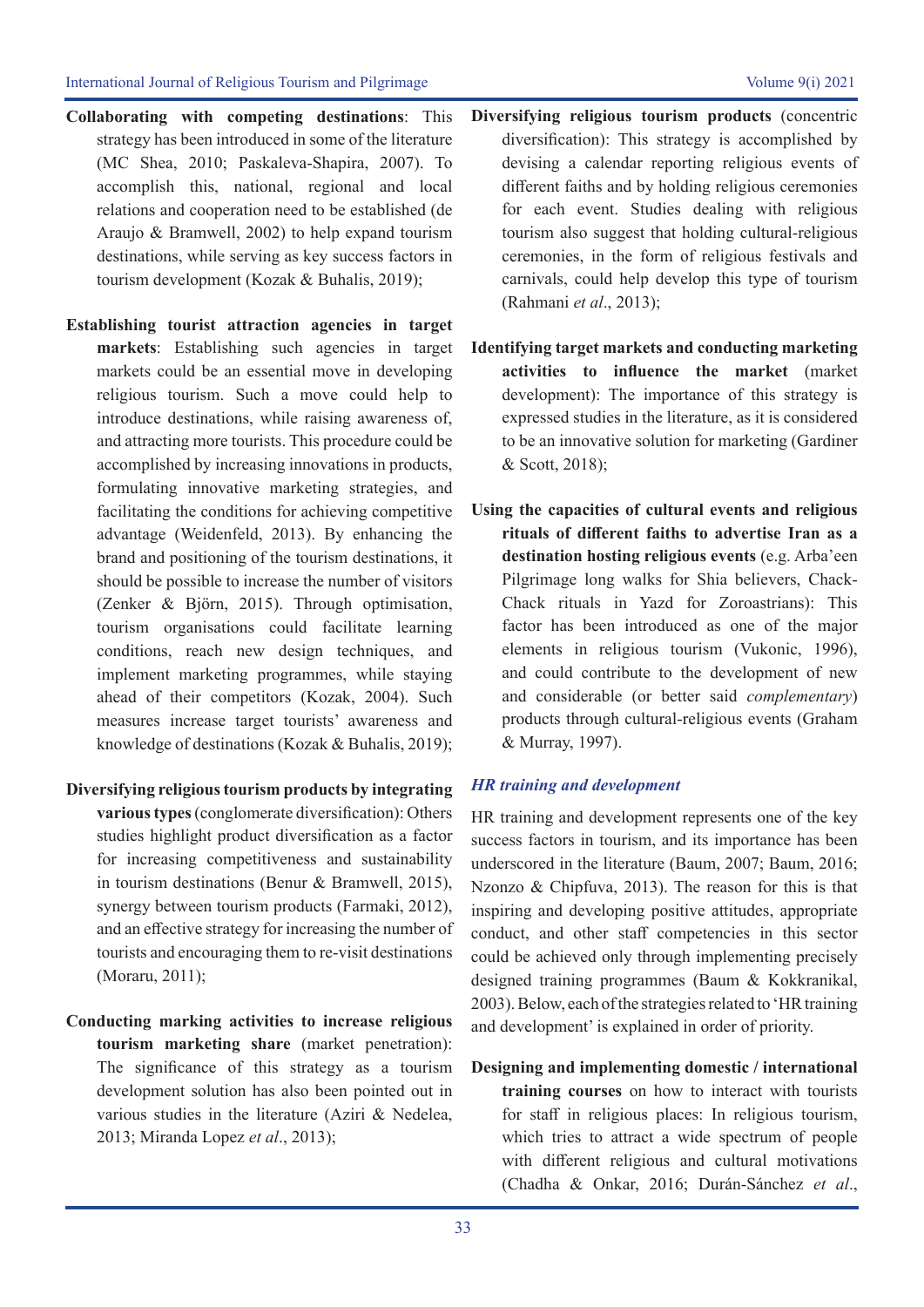2018), human resource behaviours and interactions, are particularly important. Human resources, by establishing effective relationships with customers / guests and by providing appropriate services to them, have an essential function in shaping memorable experiences, increasing tourists' satisfaction and pleasure, fostering faithfulness to destinations and tendency to re-visit, and re-energising the business cycle. Meanwhile there are 'brand ambassadors' who constitute a durable value for their respective destinations (Zhang *et al*., 2014: 45);

- **Training specialised religious tour guides**: Many studies emphasise the importance of training and developing tour guides as a strategy for tourism development (Io & Hallo, 2012; Wang *et al*., 2002; Weiler & Ham, 2002);
- **Designing and implementing training courses for tour guides and agency managers**: The significance of tour guides' and agency managers' roles in tourism development (Romero *et al*., 2019; Sigala, 2008), as well as training courses for such agents, is a topical issue in sustainable tourism development and other studies too (Budeanu, 2005; Tepelus, 2005);
- **Designing and implementing specialised management development plans**: Formulating and implementing specialised management development plans in the tourism industry represents a crucial issue in developing leaders with the required competencies and in ensuring the continuity of effective performance (Conger, 2010).

## *Reinforcing executive management structures*

The third dimension of religious tourism development in Iran is concerned with strategies to strengthen managerial and executive structures. These are elaborated below.

**Establishing a policy-making council for religious tourism** with the participation of all practitioners: Research has shown that developing the tourism industry and utilising its potential demands establishing an inclusive management system that, besides considering the existing challenges and problems, is sufficiently capable of optimising the tourism value through the implementation of plans via multiple stakeholders (Ismail *et al*., 2014);

- **Enhancing the religious tourism infrastructure** (e.g. accommodations in the vicinity of places of worship): The role of accommodation in religious tourism development is underscored in many studies (Ismagilova *et al*., 2015; Wang *et al*., 2012);
- **Facilitating the conditions for absorbing capital to develop the infrastructures**: Sound infrastructure dramatically contributes to tourism development (Caballero-Danell & Mugomba, 2007) as highlighted in studies; this strategy is seen as a major factor in developing tourism (Istar, 2016; Mahmoudifar *et al*., 2016);
- **Making it possible for the private sector to participate in planning** and implementing activities related to this sector: As far as this strategy is concerned, the findings are in line with those of Taghvaei *et al* (2010) and Dehshiri (2014).

# *Applying information technology*

With an increase in competition in tourism, new technologies are extensively used to meet the demands and achieve the satisfaction of tourists; information technologies are particularly important as they enhance the information communicated to tourists (Nicula & Elena, 2014). The strategies related to this dimension are explained below in order of priority.

- **Maximizing practitioners' participation in religious tourism on websites and social media**: Investigations suggest that using tourism websites was among the most relevant ways of developing tourism and turning it into a smart activity (Cui *et al*., 2015);
- **Employing media and international networks to introduce the capacities of Iran** (e.g. Al Kawthar & Sahar): Such media includes the production of televised programmes on an international scale, especially for Moslem audiences, and can serve as a powerful tool for introducing Iran and its religious tourism capacity;
- **Designing and developing web-based virtual tours in target markets** with a focus on religious tourism to attract potential tourists: One of the ways technology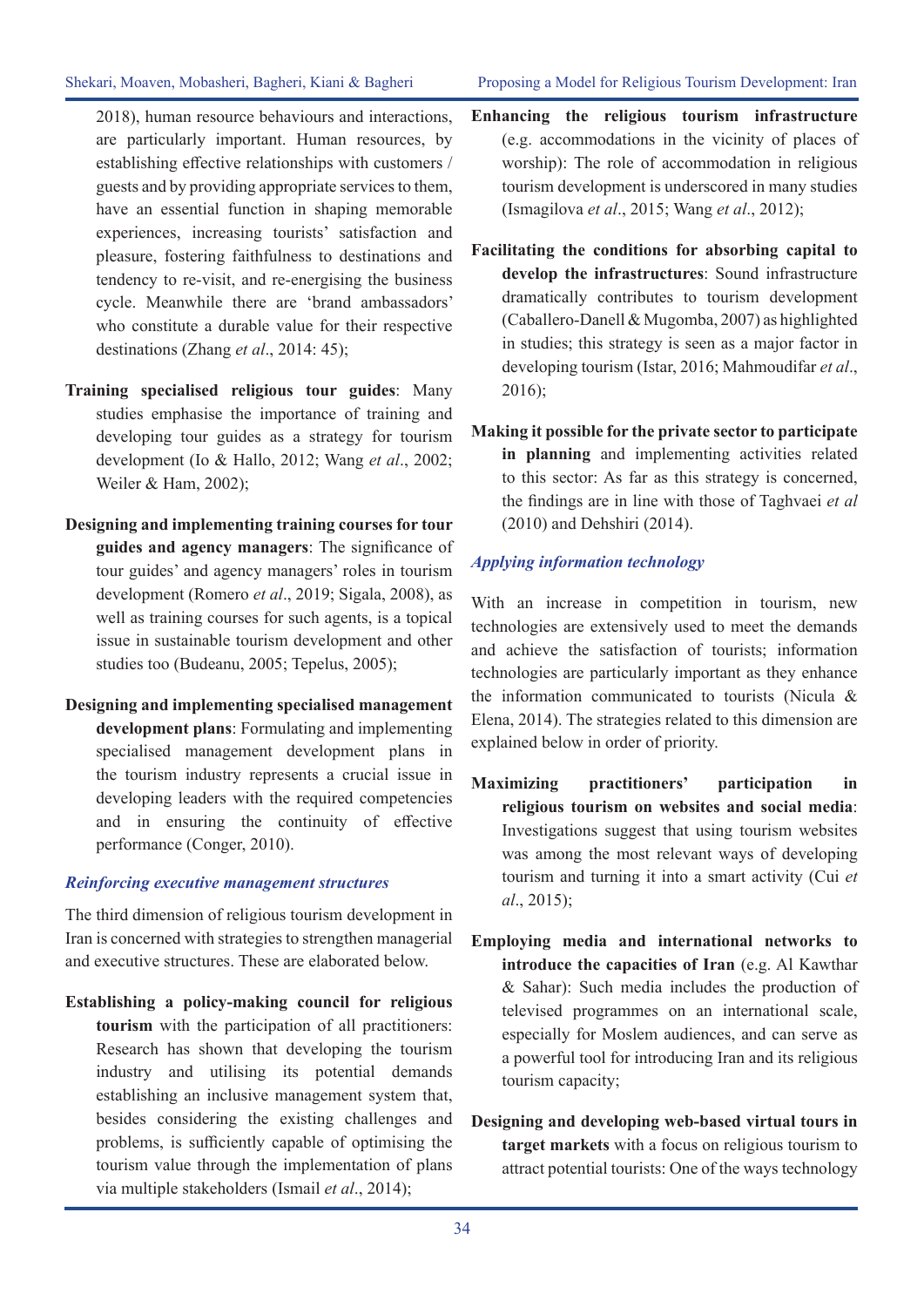could contribute to tourism is designing and offering web-based tours or virtual tourism, which involves a journey through digitalised worlds while using audio, textual, and video data representing physical realities. The significance and effectiveness of this strategy have been highlighted in other studies (Ravderad & Hajmohammadi, 2010)

# **Conclusion**

The review of literature concerned with religious tourism development revealed a colourful spectrum of studies and diverse approaches to this topic such as changing and adapting cities for religious tourism (Chadha & Onkar, 2016), new trends (Fabio *et al*., 2016), religious tourism and metropolitan development (Foruzan, 2014), culturalreligious tourism development (Heydari Chianeh *et al*., 2018), religious tourism management (Shinde, 2018), factors affecting the religious tourism market (Suleiman & Mohamed, 2011), as well as studies dealing with actual destinations including Mexico (Alvarado-Sizzo *et al*., 2017), Greece (Chantziantoniou & Dionysopoulou, 2017), Iran (Heydari Chianeh *et al*., 2018), Turkey (Kartal *et al*., 2015), Thailand (Maneenetr & Tran, 2014), Croatia (Rot *et al*., 2014), and India (Shinde, 2018). However, no strategy-based study was found to have proposed a comprehensive model for religious tourism development, which distinguishes the present study from those in the literature. Another distinct feature of this study is its reliance on the opinions of experts and practitioners in the industry under investigation. In this study an attempt was made to explore the potential of religious tourism development by taking into account all religions in Iran; this was a factor ignored in most other studies conducted in the country.

The findings of this research could serve as a practical guideline for managers and policy-makers of the tourism industry - the agents that deal with planning and development in tourism (Ismail *et al*., 2014). The model proposed in this study could serve as a planning map in religious tourism that could inspire inter-cultural and religious interactions among nations, while fostering a sense of empathy, mutual understanding, and international peace. It could also introduce Iran as a country in which people respect and appreciate culture and diversity.

Given such potential, managers are advised to consider the findings of the study while planning religious tourism development. The reason for this recommendation is that having a model and identifying practical methods could be key success factors in this process (Ismail *et al*., 2014). In this study, to identify the model elements and prioritise the dimensions and strategies for religious tourism development, the opinions of practitioners in this sector of the industry were explored. Future investigations could rely on tourists' or other stakeholders' views to identify and prioritise the elements involved in the model, comparing their findings with those of the present research.

# **Bibliography**

- Abdullah L and Najib L (2014) A new preference scale of intuitionistic fuzzy analytic hierarchy process in multicriteria decision making problems. *Journal of Intelligent & Fuzzy Systems* 26 (2): 1039–1049.
- Aghajani M and Farhadifard S (2015) Religious tourism and factors affecting it: A case study of Iran. *The Macro and Strategic Policies Quarterly* 3(9): 43-66. [In Persian]
- Alipour Y, Maleki MH and Fathi MR (2017) Determining and prioritizing religious tourism strategies in Qom Province. *Geographic Space Quarterly* 6 (22): 87-108. [In Persian]
- Alodadi A and Benhin J (2015) Religious tourism and economic growth in oil-rich countries: Evidence From Saudi Arabia. *Tourism Analysis* 20: 645–651.
- Alvarado-Sizzo I, Frejomil EP and Crispin AS (2017) Religious tourism in southern Mexico: Regional scopes of the festival of the Immaculate Conception. *Geoforum* 83: 14-25.
- Amiri Aghdaie SF, Rezaei Dolatabadi H, Ansari A *et al*. (2016) The mediating role of satisfaction in the impact of destination image on religious tourism development. *Business Administration Prospects* 27: 107-124. [In Persian]
- Atanassov K (1986. Intuitionistic fuzzy sets. *Fuzzy Sets and Systems* 20: 87–96.
- Aziri B and Nedelea A (2013) Business Strategy in tourism. *ECOFORUM* 1 (2): 5-11.
- Baum T (2016) *Human resource issues in international tourism*. Elsevier.
- Baum T (2007) Human resources in tourism: Still waiting for change. *Tourism Management* 28 (6): 1383-1399.
- Baum T and Kokkranikal J J (2003) Human resource Development for Competitivness and Sustanability: a case Study of Indian Tourism. In: kusluvan S (eds) *Managing Employee Attitudes and Behaviors in Tourism and Hospitality Industry*, New york, nova Science Publishers, Inc, 805-832.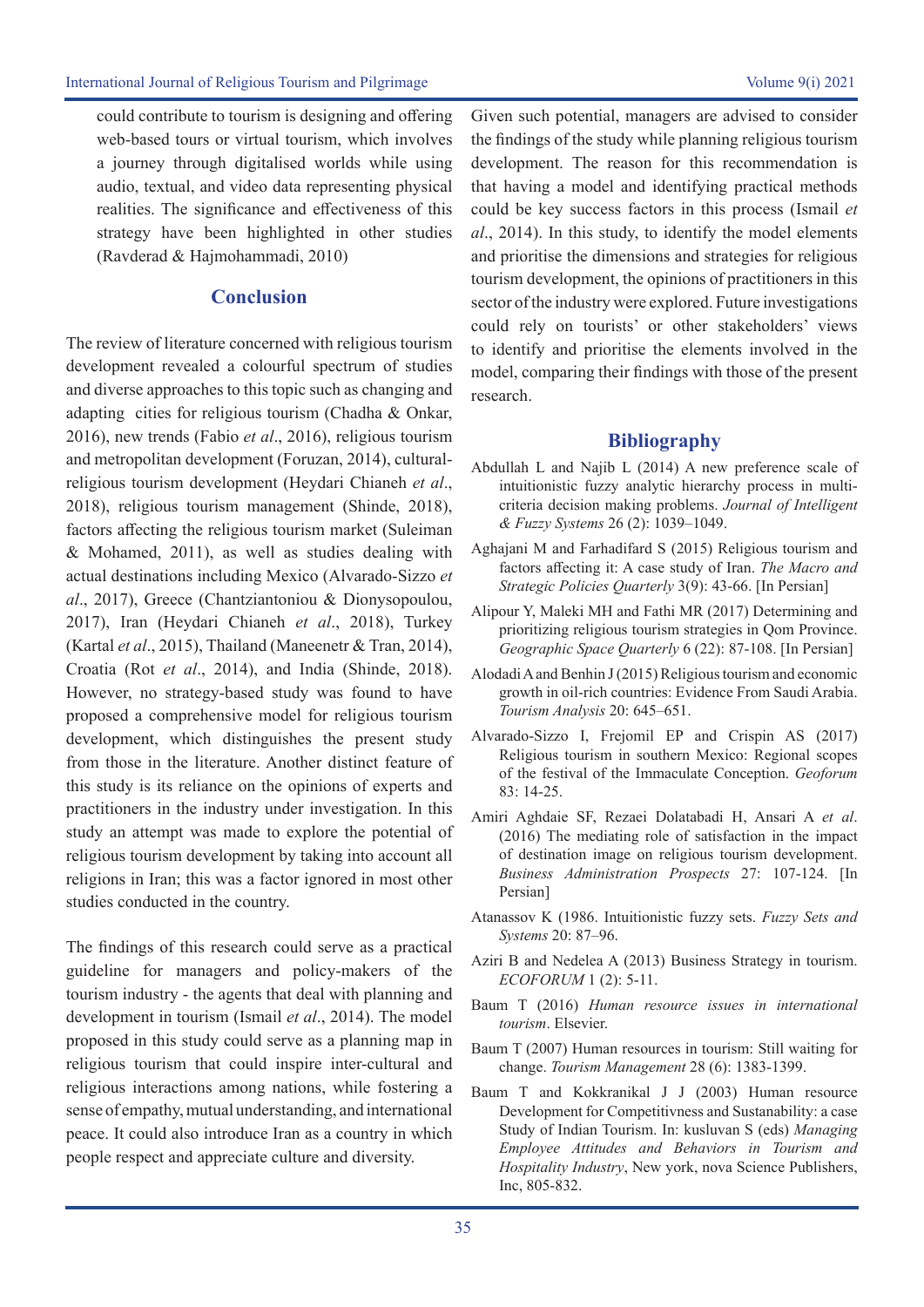- Benur A and Bramwell B (2015) Tourism product development and product diversification in destinations. *Tourism Management* 50: 213-224.
- Bijami M and Ahmad A (2019) Challenges in Iran Tourism Industry. J*ournal of Travel, Tourism and Recreation* 1 (1): 1-6.
- Braun V and Clarke V (2006) Using thematic analysis in psychology. *Qualitative Research in Psychology* 3 (2): 77- 101.
- Braun V and Clarke V (2012) Thematic analysis. In: Cooper H, Camic PM, Long DL *et al*. (eds) Panter. A. T, Rindskopf. D and Sher. K. J (Eds) *APA handbook of research methods in psychology, Vol. 2: Research designs: Quantitative, qualitative, neuropsychological, and biological*. Washington, DC: American Psychological Association, 57-71.
- Budeanu A (2005) Impacts and responsibilities for sustainable tourism: a tour operator's perspective. *Journal of Cleaner Production* 13: 89–97.
- Caballero-Danell S and Mugomba C (2007) Medical tourism and its entrepreneurial opportunities: A conceptual framework for entry into the industry. Unpublished Master Thesis, Goteborg University.
- Chadha H and Onkar P (2016) Changing Cities in the Perspective of Religious Tourism – A case of Allahabad. *Procedia Technology* 24: 1706 – 1713.
- Chantziantoniou A and Dionysopoulou P (2017) The religious tourism in Greece: Case study of Saint John Russian in N. Evia. *Journal of Tourism, Heritage & Services Marketing* 3 (2): 15-24.
- Collins-Kreiner N (2010) Researching pilgrimage: Continuity and Transformations. *Annals of Tourism Research* 37 (2): 440-456.
- Conger JA (2010) Developing Leadership Talent: Delivering on the Promise of Structured Programs. In: Silzer R and Dowell BE (2010) *Strategy-Driven Talent Management: A Leadership Imperative*, San Francisco: John Wiley & Sons, 281-312.
- Cui F, Lin D and Huang Y (2015) The Impact of Perceived Security on Consumer E Loyalty: A Study of Online Tourism Purchasing*.* IEEE: First International Conference on Big Data Computing Service and Applications. Redwood City, CA, USA.
- De Araujo LM and Bramwell B (2002) Partnership and regional tourism in Brazil. *Annals of Tourism Research* 29 (4): 1138-1164.
- Dehshiri M R (2014) Assessing the factors affecting religious tourism development in Iran. *Tourism Planning and Development* 4(12): 72-92. [In Persian]
- Dolnicar S and Leisch F (2008) Selective marketing for environmentally sustainable tourism. *Tourism Management* 29: 672–680.
- Durán-Sánchez A, Álvarez-García J, del Río-Rama M *et al*. (2018). Religious Tourism and Pilgrimage: Bibliometric Overview. *Religions* 9 (249): 1-15.
- Fabio C, Gian C and Anahita M (2016) New Trends of Pilgrimage: Religion and Tourism, Authenticity and Innovation, Development and Intercultural Dialogue: Notes from the Diary of a Pilgrim of Santiago. *AIMS Geosciences* 2 (2): 152-165.
- Farmaki A (2012) A supply-side evaluation of coastal tourism diversification: the case of Cyprus. *Tourism Planning and Development* 9(2): 183-203.
- Fatima U, Naeem S and Rasool F (2016) The Relationship between Religious Tourism and Individuals' Perceptions: A case study of Hazrat Data Ghanj Bakhsh's shrine. *International Journal of Religious Tourism and Pilgrimage*, 4 (1): 59-69.
- Fereday J and Muir-Cochrane E (2006) Demonstrating rigor using thematic analysis: a hybrid approach of inductive and deductive coding and theme development. *International Journal of Qualitative Methods* 5(1): 80–92.
- Foruzan I (2014) The role of religious tourism in the development and growth of Urban Metropolis:(In the case of Mashhad, Iran). Unpublished doctoral dissertation, Eastern Mediterranean University (EMU)-Doğu Akdeniz Üniversitesi (DAÜ).
- Gardiner S and Scott N (2018) Destination Innovation Matrix: A framework for new tourism experience and market development. *Journal of Destination Marketing & Management*, 10: 122–131.
- Gil AR and Curiel JD (2008) Religious Events as Special Interest Tourism. A Spanish Experience. *Pasos. Revista de Turismo y Patrimonio Cultural* 6 (3): 419-433.
- Graham B and Murray M (1997) The Spiritual and the Profane: the Pilgrimage to Santiago de Compostela. *Ecumene* 4 (4): 389–409.
- Griffin KA and Raj R (2017) Editorial : The Importance of Religious Tourism and Pilgrimage: reflecting on definitions, motives and data. *International Journal of Religious Tourism and Pilgrimage* 5 (3): ii-ix.
- Hadiani Z, Ahadnezhad M, Kazemizad Sh *et al*. (2012) Strategic Planning for Tourism Development by SWOT Method (Case Study: Shiraz City). *Geography and Environmental Planning Journal* 74 (3): 29-32.
- Hataminezhad H, Habibian B and Amirshekari M (2016) Prioritizing religious tourism development strategies in Dezful, Iran. *Urban Tourism* 3(1): 59-76. [In Persian]
- Heydari Chianeh R, Chiappa GD and Ghasemi V (2018) Cultural and religious tourism development in Iran: prospects and challenges. *Anatolia: An International Journal of Tourism and Hospitality Research* 29 (2): 204- 214.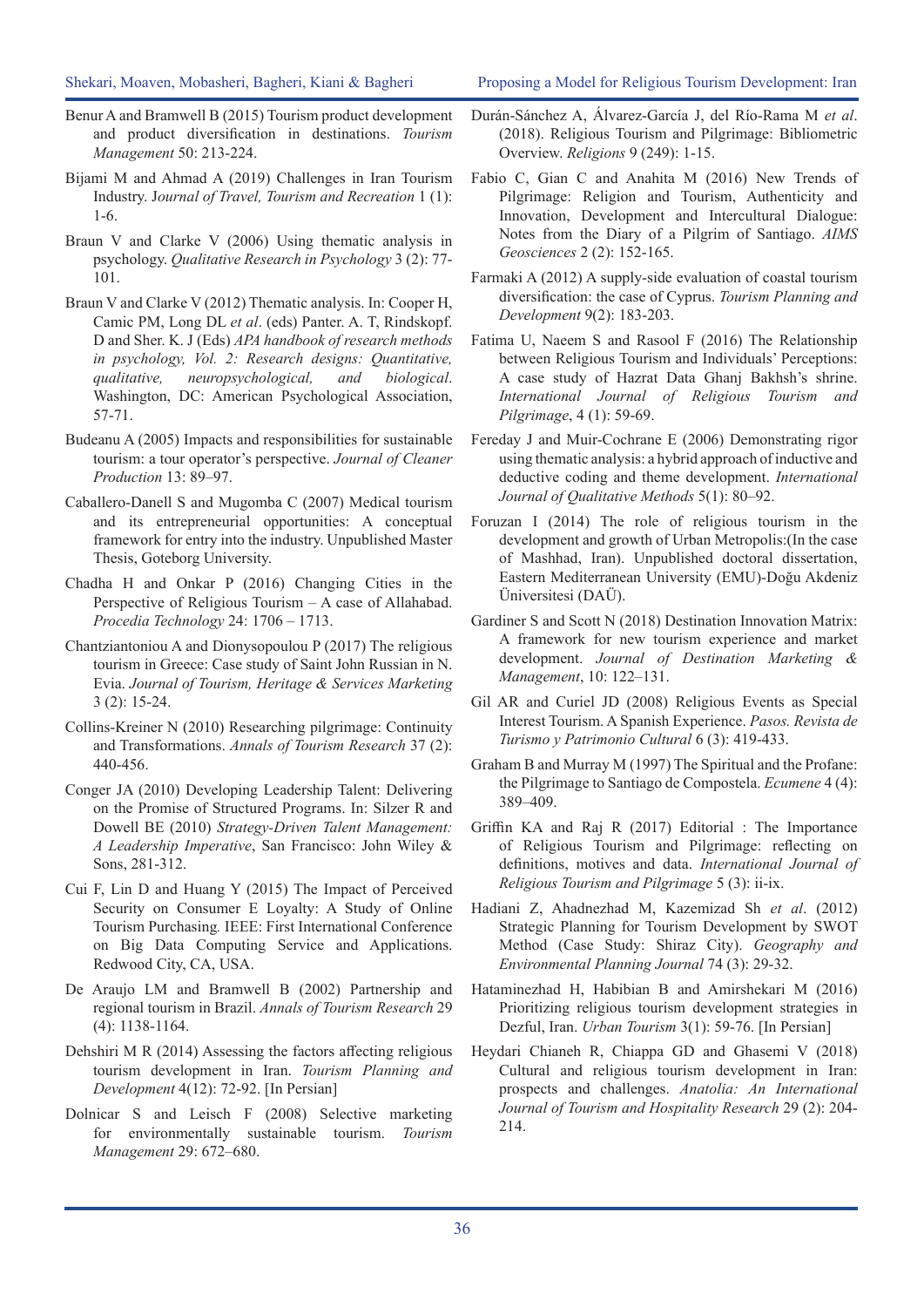- Indrawati N, Soetomo S, Setioko B *et al*. (2016) Edu- Religious Tourism Based on Islamic Architectur Approach, a Prelimenary Research in Majasto Cemetery- Sukoharjo Regency Central Java. *Procedia- Social and Behavioral Sciences* 227: 656-663.
- Io MU and Hallo L (2012) A comparative study of tour guides' interpretation: The case of Macao. *Tourism Analysis* 17: 153-167.
- Ismagilova G, Safiullin L and Gafurov I (2015) Using historical heritage as a factor in tourism development. *Procedia - Social and Behavioral Sciences* 188: 157 – 162.
- Ismail N, Masron T and Ahmad A (2014) Cultural Heritage Tourism in Malaysia: Issues and Challenges. *SHS Web of Conferences* 12 (01059): 2- 8.
- Istar E (2016) health tourism in Turkey: a Study on Newspapers. *International Journal of Health Management and Strategies Research* 1 (3): 26- 35.
- Jackowski A and Smith V L (1992) Polish pilgrim-tourists. *Annals of Tourism Research* 19 (1): 92-106.
- Kartal B, Tepeci M and Atli H (2015) Examining the religious tourism potential of Manisa, Turkey with a marketing perspective. *Tourism Review* 70 (3): 214 – 231.
- Khadivar A, Azar A and Mojibian F (2016) Pricing products in a double-layered supply chain through game theory in an intuitionistic fuzzy environment. *Industrial Management Studies* 43: 1-21. [In Persian]
- Kozak M (2004) *Destination benchmarking: Concepts, practices and operations*. Oxon: CABI.
- Kozak M and Buhalis D (2019) Cross–border tourism destination marketing: Prerequisites and critical success factors. *Journal of Destination Marketing & Management* 14: 1-9.
- Liu HW and Wang GJ (2007) Multi-criteria decision-making methods based on intuitionistic fuzzy sets. *European Journal of Operational Research* 179: 220–233.
- Maguire M and Delahunt B (2017) Doing a Thematic Analysis: A Practical, Step-by-Step Guide for Learning and Teaching Scholars. T*he All Ireland Journal of Teaching and Learning in Higher Education (AISHE-J)* 8 (3): 3351- 33514.
- Mahmoodi H, Ghasemi M and Shayan H (2015) Exploring the effects of religious tourism on economic development of rural accommodations: A case study of tourism penetration in Mashhad. *Arid Areas Geographic Studies* 5(20): 71-90. [In Persian]
- Mahmoudifar Y, Tabibi S, Nasiripour AA *et al*. (2016) Factors Affecting Development of Medical Tourism Industry in West Azerbaijan Province of Iran. *International Journal of Health Studies* 2 (4): 25-31.
- Maneenetr T and Tran TH (2014) SWOT Analysis of Religious Tourism in Nong Khai Province, Thailand Proposed Guidelines to Incorporate Temple Stay Program. *Mediterranean Journal of Social Sciences* 5 (23): 696- 701.
- MCShea LB (2010) Critical Success Factors for Cultural Heritage Tourism Operations, Unpublished Master dissertation, University of Georgia, Athens.
- Meyer G (2004) New Research Network for Islamic Tourism. *Islamic Tourism*11 (42).
- Miranda Lopez RF, Caisa Yucailla ED, Guamán Guevara AR *et al*. (2017) Strategic penetration system in the market for the tourism business sector. *Global Advanced Research Journal of Management and Business Studies (GARJMBS)* 6 (4): 95-103.
- Momeni M, Sarafi M and Ghasemi Khoozani M (2008) The structure and function of religious-cultural tourism and the importance of integrated management in metropolitan Mashhad. *Geography and Development Quarterly* 6(11): 13-38. [In Persian]
- Moraru AD (2011) development and diversification of servicesan approach at tourism services level in Romanian. *Annales Universitatis Apulensis Series Oeconomica* 13 (1): 127-133.
- Mousavi M, Soltani N and Bagheri Kashkooli A (2014) Analyzing the role of religion in religious tourism development. *Human Geography Research* 46(4): 825- 841. [In Persian]
- Muriuki LM, Bururia D and Mutegi J (2016) Determinants of religious tourism branding tactics in Kenya: A cross sectional study. *Tourism and Hospitality Research* 18 (1): 1-14.
- Nami MH and Heidaripour E (2012) A new model for precisely calculating the area and length of Iran borders. *Regional Geography Quarterly* 2(2): 229-248. [In Persian]
- Naumov N (2011) Religious tourism and perspectives for development in Sozopol, Bulgaria. 2nd International Conference for PhD candidates on economic, management and tourism. 06-08 May Dyuni Royal Resort, Bulgari.
- Nicula V and Elena PR (2014) Business Tourism Market Developments. *Procedia Economics and Finance* 16: 703  $-712.$
- Nzonzo JC and Chipfuva T (2013) Managing Talent in the Tourism and Hospitality Sector: A Conceptual View Point. *International Journal of Academic Research in Accounting, Finance and Management Sciences* 3 (2): 92- 97.
- Paskaleva-Shapira K A (2007) New paradigms in city tourism management: Redefining destination promotion. *Journal of Travel Research* 46(1): 108-114.
- Raad NG (2020) A Strategic Approach to Tourism Development Barriers in Iran. *Journal of Tourism & Hospitality* 8 (3): 1-8.